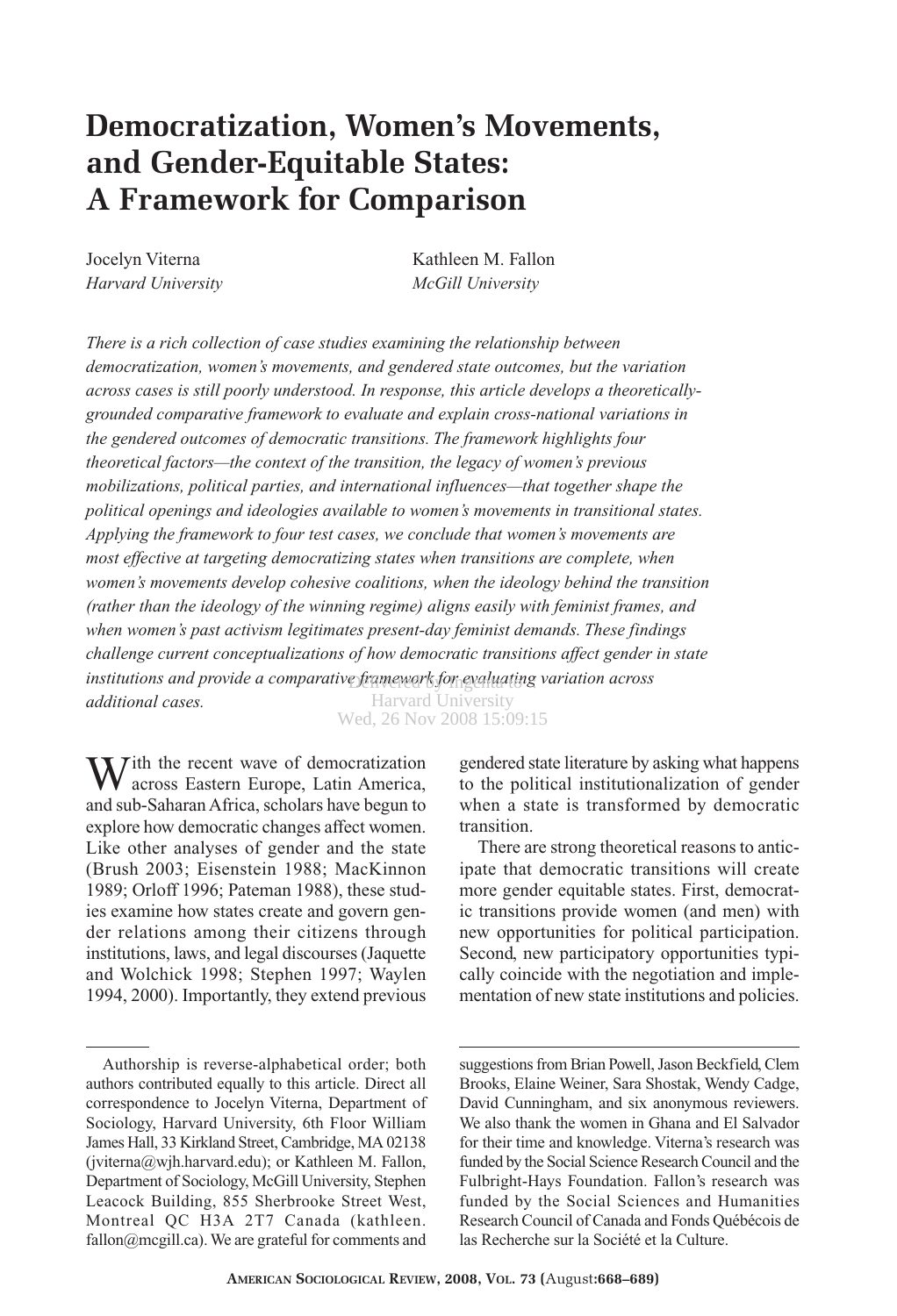This provides activists with an extremely rare opportunity to participate in the construction of a new state apparatus. Third, because many democratization movements are populated by women's mobilizations (Jaquette 1994), and because feminist movements often grow out of other types of women's mobilizing (Kaplan 1992; Molyneux 1985; Shayne 2004), we would expect feminist activism to be especially high during such transitional moments.

Paradoxically, however, most scholars conclude that democratization has done little to improve women's political influence within the state, even when women were active in the transition process. With democratization in Eastern Europe, for example, women's political participation dropped precipitously, maternity leave policies were curtailed, women's legislative quotas were dismantled, funding for childcare centers decreased, and abortion rights were threatened (Einhorn 1993; Haney 1994; Roman 2001; Watson 1993). Similarly, in the developing world, democratization brought a reassertion of traditional gender expectations (Jaquette 1994; Rai 1996), waning women's mobilizations (Craske 1998), and, in many nations,  $\overline{t}$  unstandings of the importance of left party declines in women's parliamentary representa-v 20 ideologies, "gender-bending" activism, and tion and formal political power (Bystydzienski and Sekhon 1999; Fisher 1993; Jaquette and Wolchik 1998; Waylen 1994). Denouled by Ingental state ratrons $_{\rm d}$   $_{\rm Unstandry}$ 

We concur that democratization often fails to improve gender equity within states, yet scholarly emphasis on democracy's failure *within* cases obscures the fact that gendered outcomes of democratic transitions may be quite variable *across* cases. This paucity of systematic crossnational comparisons leaves open the question of whether and why some democratic transitions result in more "women-friendly" states than others. Are there particular configurations of transitional contexts and social mobilizations that are especially likely to create feminist changes? Or, conversely, are the democratic ideals upon which new state institutions are modeled imbued with patriarchal ideologies and organizational structures that generate consistently masculine state outcomes, regardless of variation in mobilization characteristics or transition processes?

Using insights from existing case studies, we develop in this article a theoretically-grounded comparative framework for evaluating gendered variation across democratizing states. Because

states do not typically adopt feminist changes without pressure from organized groups of women (Gelb and Hart 1999; Gordon 1994; Lyclama a Nijehol, Vargas, and Wieringa 1998; Seidman 1999), we place women's movements at the center of our framework, and we use social movement theory to conceptualize the relationship between the framework's explanatory factors (elaborated below). We then apply the framework to four states in transition that have witnessed quite divergent outcomes: South Africa, Argentina, Ghana, and El Salvador. We conclude that the combined presence of four specific characteristics—a complete transition, a cohesive coalition within the women's movement, a transitional ideology that aligns easily with feminist frames, and a legacy of women's activism that legitimates present-day feminist demands—creates an especially positive context within which women's mobilizations can effectively target democratizing states. These findings, generated from cross-national comparison, extend current case-based conceptualizations of how democratic transitions affect the gendered state. They also question existing underinternational influences.

This article forwards sociological understandings of gender, democratization, and mobilization in three ways. First, by identifying and explaining cross-national variation in the gendered outcomes of democratization, we challenge and extend the existing case-based scholarship that generally suggests democratization has failed women. Second, we offer a comparative framework through which a deeper understanding of the gendered processes of democratization can be developed, especially with extension to additional cases. And finally, our conjunctural explanation of why some women's movements are more successful than others, given the shared context of democratization, provides new ways for thinking about divergent mobilization outcomes.

# **BUILDING A COMPARATIVE FRAMEWORK OF THE GENDERED STATE**

Drawing from existing literature, we first construct a comparative framework that helps capture and explain gender variation across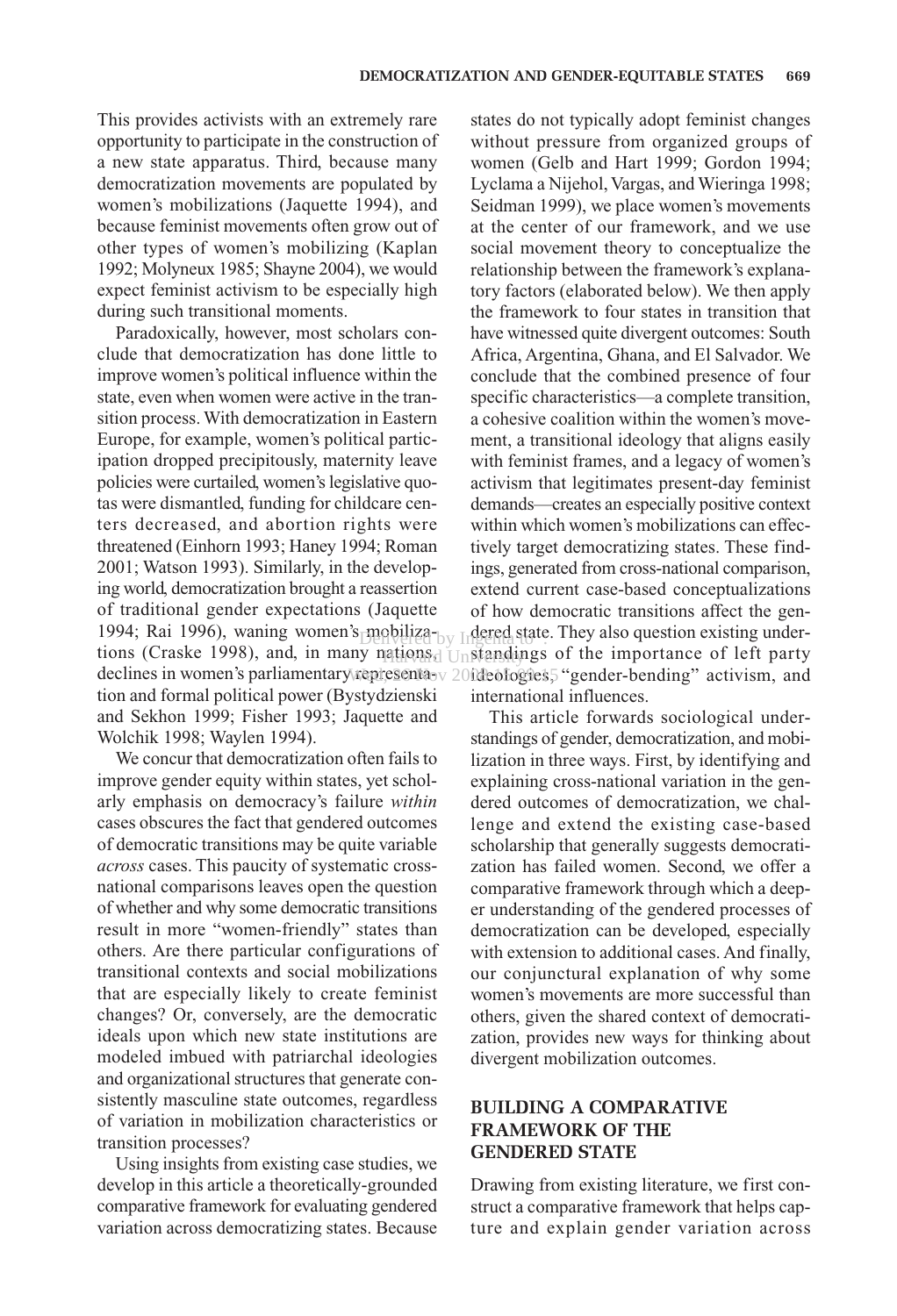democratic transitions.<sup>1</sup> The conception of states as inherently masculine structures is at the foundation of our framework (Brush 2003; Orloff 1996; Parpart and Staudt 1989; Waylen 1998). Undergirding this is the assumption that states will not typically adopt feminist changes without pressure from organized groups of women (Gelb and Hart 1999; Gordon 1994; Lyclama a Nijehol et al. 1998; Seidman 1999).<sup>2</sup> We identify four political factors that are often cited as critical for understanding the presence and effectiveness of women's movements in new democracies: (1) the democratic transition itself, (2) the legacy of previous women's mobilizations, (3) the actions and ideologies of political parties, and (4) international influences. We expect that these factors, working in conjunction with one another, will shape the political openings and ideologies that accompany democratization, and thus the political context within which women's movements must operate. These are certainly not the only factors affecting women's mobilizations, but when analyzed together, we believe this parsimonious set of political factors allows scholars to capture many of the relevant historical and political processes within a case, while still allowing for systematic comparisons  $\frac{1}{2}$  allowing  $\frac{1}{2}$ across cases<sup>3</sup>

<sup>1</sup> Democratic transitions are defined narrowly as the moment when a nation holds its first multiparty elections, in which all political parties participate freely and fairly, after a period of rule by unelected or corruptly elected persons (see Bratton and van de Walle 1997). We acknowledge that the establishment of formal electoral competition does not imply a corresponding redistribution of power among citizens such that there is a true "rule by the people." We use the terms democratic transition and democratization interchangeably throughout the article.

<sup>2</sup> We consider "feminist" state changes to be transformations in policies, practices, or institutions that improve women's access to resources and decisionmaking positions. Our focus on women's mobilizations distinguishes our framework from the comparative work of Waylen (2007), who concludes that electoral systems and political institutions, not mobilizations, are most critical for explaining gendered variation across cases.

<sup>3</sup> We limit our framework to political factors. Many studies argue that the neo-liberal economic policies accompanying democratization also account for women's disappointing political gains. An analysis of

Of course, women's movements also have agency, and their successes are determined in part by how they frame and pursue movement goals. We therefore examine the strategies and frames of women's movements during moments of democratic transitions. *Strategies* are the actions a movement uses to present its goals to an intended audience (e.g., lobbying or protests) and *frames* are the descriptive structures a movement uses to articulate its goals (Benford and Snow 2000; Snow et al. 1986).

# *FOUR FACTORS INFLUENCING THE EFFECTIVENESS OF WOMEN'S MOVEMENTS IN NEW DEMOCRACIES*

DEMOCRATIC TRANSITIONS. When explaining the failure of democratization to create more women-friendly states, scholars employing case studies focus on the historically-specific characteristics of particular transitions, but they seldom make statements about how transitions and their gendered effects might be more broadly patterned. We highlight two characteristics of transitions that we believe are regularly impli- $\frac{1}{2}$  between by Ingenta in the process of negotiating and institu-Harvard University and Holland University of Harvard University and Holland University of Harvard University of First, we examine the "completeness" of a democratic transition by investigating whether and to what extent the old regime maintains power, and whether constitutions, laws, and institutions are opened to change. We reason that women's movements will achieve more feminist states when the democratic transition presents concrete opportunities for renegotiating state structures and widespread public interest in rethinking predemocratic political ideologies.

> how variation in the degree of a state's neo-liberal immersion affects gendered outcomes would be welcome, but it is beyond the scope of this project.

> <sup>4</sup> So-called "mainstream" studies of democratization demonstrate that transition types have legacies for new democracies (Huntington 1991; Mainwaring, O'Donnell, and Valenzuela 1992). However, they focus almost exclusively on elite political actors and offer little consensus on how to categorize transitions (Munck and Skalnik Leff 1997; Welsh 1994). This leaves them poorly equipped to evaluate gendered outcomes. Waylen (2007) applies a gender lens to transitions, concluding that "pacted" transitions are ideal for women's organizations because they give women more time to mobilize.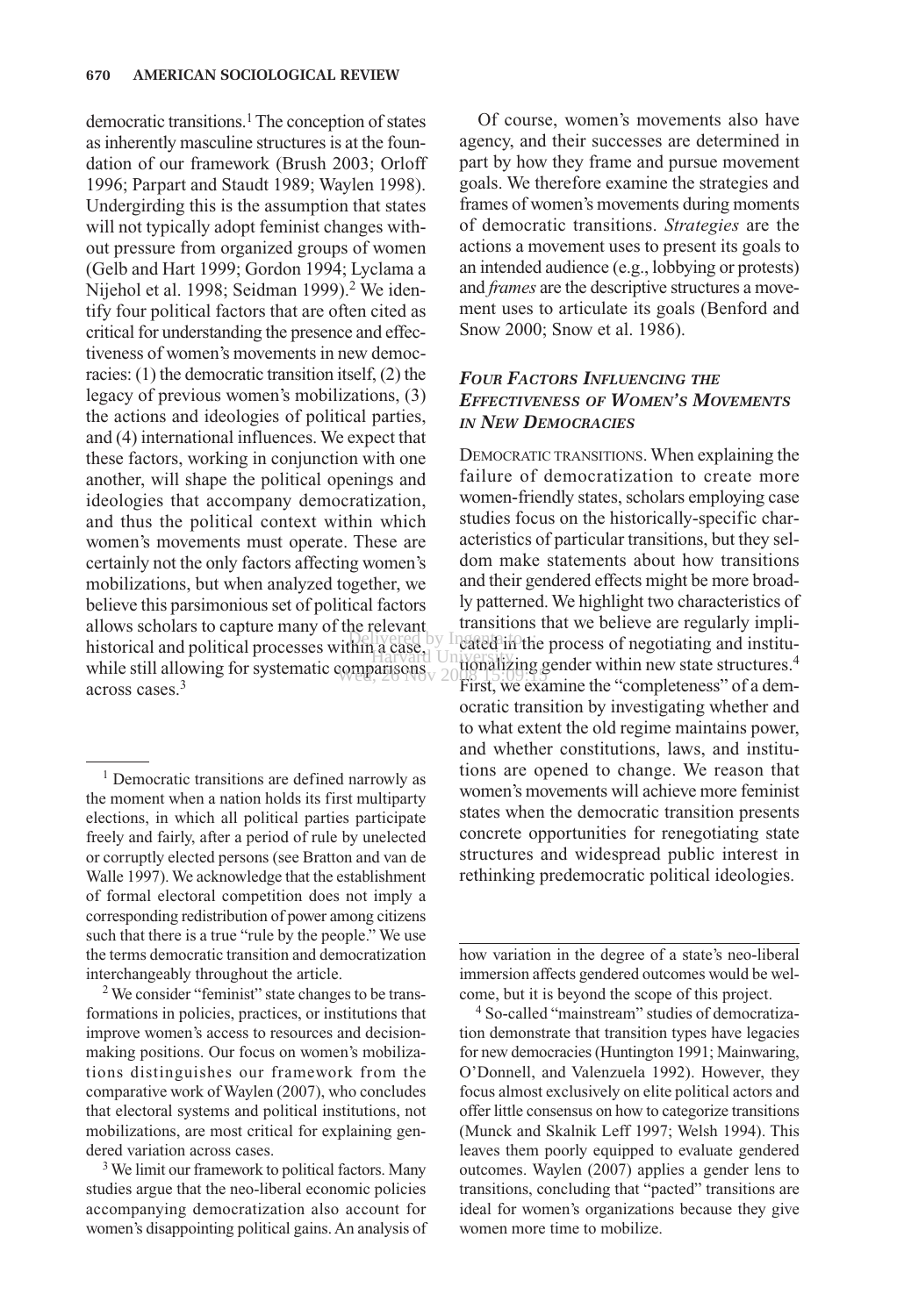Second, using Snow and Benford's (1992) concept of a master frame, we investigate how democratic transitions introduce new ideologies that women's movements can then mobilize toward their own goals. Social-movement participants purposively frame their actions in ways they hope will attract adherents and help achieve movement goals (Benford and Snow 2000). These collective action frames are generally specific to a movement, but when they become so broad in scope as to influence the actions and orientations of many movements, they are referred to as a master frame. In democratic transitions, a number of movements and organizations coalesce into one push for democratization, and a master frame emerges. Following Noonan (1995), we reason that women's movements will achieve more feminist gains in states where these master frames are both broadly accepted by the public and easily aligned with feminist demands.

WOMEN'S PRETRANSITION MOBILIZATION. The literature on gender and democratization documents the crucial role that women's mobiliza-by Ingenta to  $\frac{1}{2}$ tions play in bringing about many transitions! Un (Britton 2005; Jaquette 1994; Seidman 1999; 2003ed at the critical moment of transition. Shayne 2004). We argue that the timing, strategies, and frames of these pretransition mobilizations help explain variation in the successes of later women's movements as they target new democratic states. Some scholars suggest that women's posttransition movements benefit from women's pretransition activism, because these earlier movements provide a strong base of experienced activists from whom to draw affiliates, as well as established network ties to internal and international collaborators (Noonan 1995; Shayne 2004). Moreover, women whose pretransition activism "bent gender," or broke with traditional understandings of the feminine (e.g., guerrilla combatants or political organizers), are thought particularly likely to launch strong feminist movements under new democratic regimes (Kampwirth 2004; Shayne 2004). hsitions! University dhirah  $400$ 99: $v$  2007ed atother  $\epsilon$ 

Yet the strategies and frames used prior to transitions can also constrain the success of later movements. In Latin America, women protestors often strategically incorporated authoritarian regimes' gendered discourse of women as pious, self-sacrificing mothers into the framing of their own claims against the state. This left authoritarian regimes in the uncomfortable

position of justifying the repression of grieving mothers to local and international audiences (Alvarez 1990; Okeke-Ihejirika and Franceschet 2002; Ray and Korteweg 1999). With democratization, however, new political players on both the left and the right used women's own framing of innate gender differences to encourage women's return to the home (Chinchilla 1994; Fisher 1993; Friedman 1998). Scholars therefore concluded that it was difficult for women's movements to convert past feminine frames into new feminist discourses.5

In still other cases, women's pretransition mobilization was stifled by authoritarian governments, and the patterns of female exclusion carried over into new democratic regimes. In many African cases, authoritarian governments dictated the activities of women's organizations using coercion and control over resources (Geisler 1995; Tripp 2000; Waylen 1996), and in Eastern Europe, the Communist Party's ironhanded control over political organizing stifled women's pretransition mobilizations (Einhorn 1993). These predemocratic legacies of exclusion left new democracies adept at co-opting women's activism and left women poorly organ-

POLITICAL PARTIES. Social movements often lose influence under democratization (Friedman 2000; Nelson and Chowdhury 1994) because political parties, not movements, control access to democratic states (O'Donnell and Schmitter 1986). Understanding the variable effectiveness of women's movements in new democracies therefore requires understanding movements'relationships with political parties. Some scholars argue that, when women's pretransition activism takes place in collaboration

<sup>5</sup> Examples of feminine movements include motherhood-based human-rights groups (Fisher 1990; Stephen 1997) and housewife movements protesting rising prices and shrinking social services (Neuhouser 1998). Feminine movements do little to challenge traditional patriarchal society, but some argue they can and do overlap and develop into "feminist" ideologies (Molyneux 1985; Stephen 1997). Little is written about which movements evolve, which languish, and whether this broadening of movement goals results in gendered changes within the state apparatus.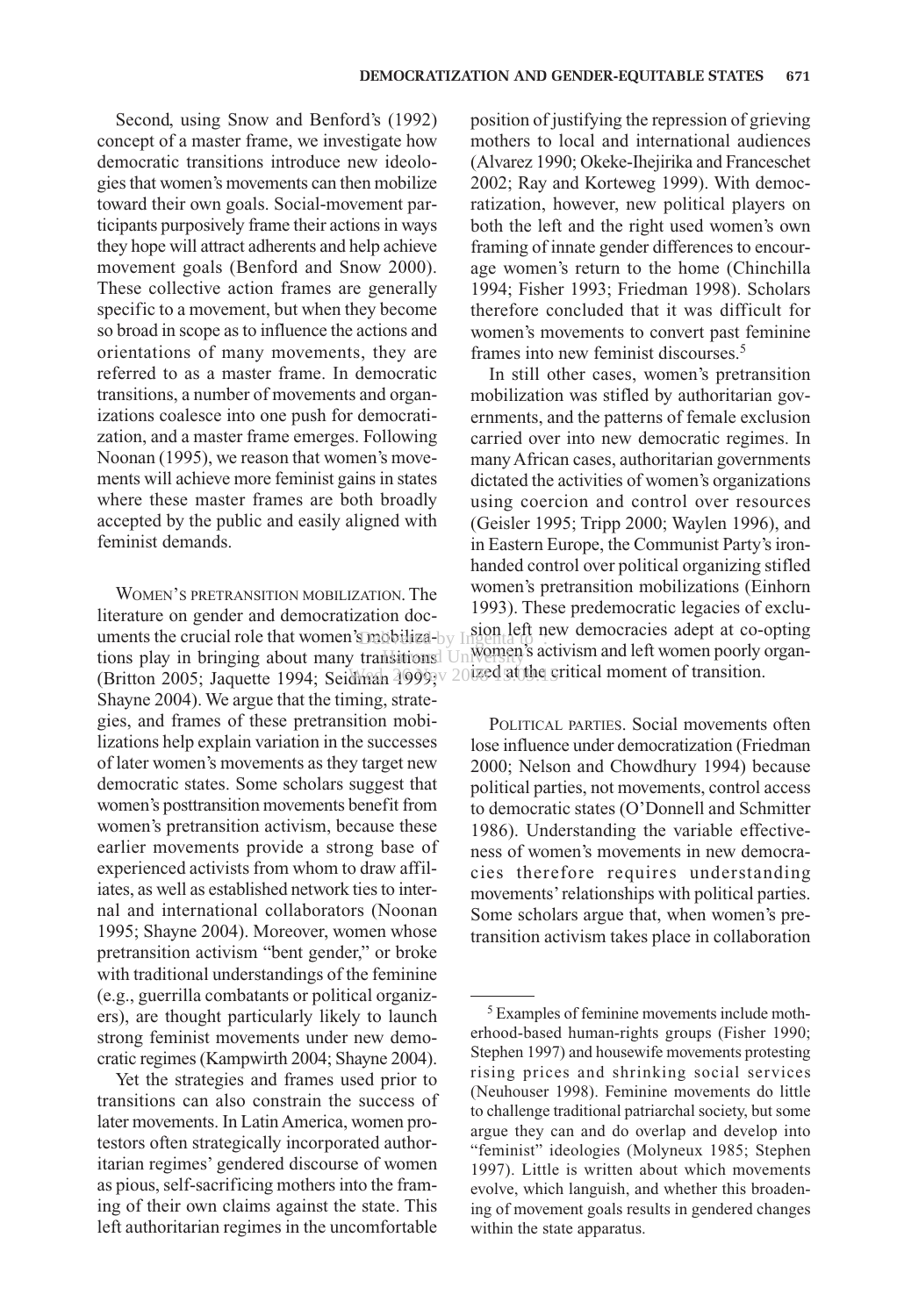with broader liberation movements, women can then use these ties to make effective claims on party power (Britton 2002; Hassim 2006; Luciak 2001). By contrast, numerous case analyses document how women's mobilizations are co-opted by political parties after a transition (Alvarez 1999; Manuh 1993; Okeke-Ihejirika and Franceschet 2002; Tsikata 1989). Gender-specific goals are often subsumed to a party's "mainstream" agenda, and women's branches of political parties are generally too weak and poorly funded to exert real party influence (Friedman 2000; Geisler 1995; Luciak 2001). In response, many women's movements declare autonomy from parties to pursue their own agendas and collaborate with a wide range of political interests, even though autonomy limits their access to the state (Alvarez 1999; Jaquette 1994; Tripp 2000; Waylen 1994).

Political party ideologies also contribute to the dynamics of women's mobilizations. In general, leftist parties are most likely to express a commitment to reducing gender inequalities, and socialist parties in particular often articulate feminist goals of ending women's double by Ingenta to: work day and encouraging female political and economic participation (Caul 1999; Chinchilla 1990). Although ideological commitments to feminism are not often carried out in practice (Urdang 1995), some argue that the stated ideals may allow women to make more effective claims on party power (Chinchilla 1990). Others find that leftist ideologies do result in real gains for women's political power (Waylen 2007).

INTERNATIONAL INFLUENCES. The literature on gender and democratization argues that a strong international and transregional feminist movement positively supports women's activism in new democracies (Britton 2002; Hassim 2003; Jaquette and Wolchik 1998; Keck and Sikkink 1998; Nelson and Chowdhury 1994; Paxton, Hughes, and Green 2006; Seidman 1999). Global summits call attention to women's shared interests, and when governments sign on to United Nations agreements, local women's movements have a legal basis on which to claim equality. International feminist organizations often provide material resources to local women's movements, as well as ideological ties to broader feminist concerns.

Yet a few scholars warn against overly rosy depictions. Heavy reliance on international nongovernmental organizations raises the concern that women's organizations will channel their actions toward what agencies will fund rather than toward what is needed locally (Barrig 1994; Caldeira 1998). Furthermore, the institutionalization of movements into organizations may create divisions between the professional women running the organizations and the grassroots women whose needs are represented (Caldeira 1998; Richards 2004).

## *WOMEN'S DEMOCRATIC MOBILIZATIONS*

As conceptualized within our framework, women's democratic movements are the mechanism by which states may become more gender equitable. Women's movements are constrained by the four factors discussed above, but their effectiveness in targeting new democratic states is also determined by which strategies and frames they choose to employ. Our review of the literature suggests that women's movements'strategies are relatively consistent double Unacross cases. For example, movements often political and  $\sqrt{2}$  20 articulate women's demands by preparing platforms (Britton 2005; Hassim 2002; Saint Germaine 1997) and then pushing political parties and state officials to adopt these platforms through lobbying, protests, and media campaigns (Geisler 1995; Jaquette and Wolchik 1998; Steady 2006; Tibbetts 1994). Women's movements also seek out and support female candidates for public office and launch campaigns to increase voter turnout and other forms of political participation among women (Saint Germaine 1997; Tripp 2001).

> We find that women's movements often vary across two characteristics. First, some have been successful at building coalitions across classes, races, ethnicities, and political affiliations (Britton 2005; Saint Germaine 1997). Others, though, struggle with problems of cohesion, particularly when pretransition movement leaders, who are often from a higher class and better educated than most activists, assume paid positions within new state offices or political parties, leaving the women who remain in the community-based movements feeling isolated (Geisler 1995; Richards 2004; Waylen 1994). Second, as we highlight in the following cases, transition movements vary in how they frame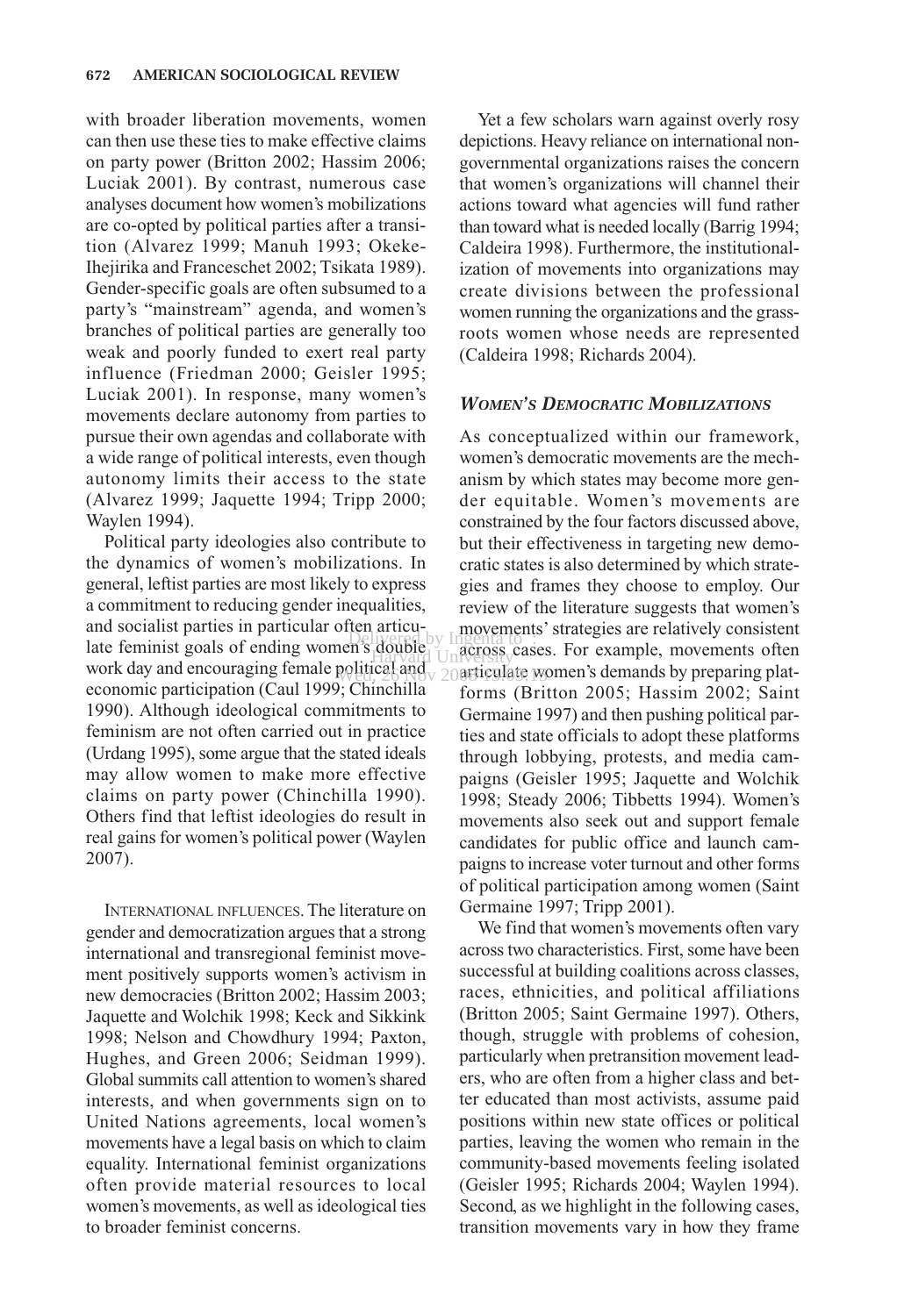their demands for women's inclusion in the state. We anticipate that variations along these two characteristics can be explained in large part by how the four factors discussed above both constrain and expand political openings and ideologies available to women's movements with democratization.

## *ASSESSING OUTCOMES*

If a state is to become more feminist, its institutional foundations must explicitly take into account, and work to remedy, women's subordination in the larger society. To evaluate whether a state has become more "womenfriendly" with democratization, we examine changes in institutional foundations, including the new democratic state's constitutions, laws passed since democratization, the formal organizational structures established to address gender inequalities, and the system for placing individuals into power.

In addition, if women are to have recourse within their state, they must be able to gain representation within the state apparatus, and they by Ingoth out of 40 African nations, while El Salvador must successfully access political decision maked University on 9th to 16th out of 21 Latin American ers from outside formal channels. We therefore  $\frac{2008.15.09.15}{9.008}$ evaluate women's representation within state structures, especially parliaments.<sup>6</sup> We also investigate a state's receptivity to women's movements by identifying the demands that women's groups make of a state, and whether and how states respond to their desired policy changes.

We acknowledge that these analyses do not capture the entire myriad of ways in which states are gendered, but other research suggests that, if these foundational gendered changes are institutionalized with democratization, they will persist and have positive influences on other aspects of the state apparatus, as well as the

society in which it operates (Molyneux 2000; Schmitter 1998; Stacey 1983).

# **APPLYING THE FRAMEWORK: A COMPARATIVE ANALYSIS OF FOUR CASES**

To test the utility of our framework, we examine four countries: South Africa, Argentina, Ghana, and El Salvador. We chose these cases because they clearly demonstrate successes and failures in improving gender equity within the state, and because they differ from one another according to the framework factors identified above. This allows us to explain outcomes by drawing on similarities across varied contexts. Our initial selection of these cases was based primarily on rates of women's legislative representation in sub-Saharan Africa and Latin America. We created tables ranking nations by their percentage of female parliamentarians in 1995 and 2005. Most nations in Africa and Latin America showed incremental gains over this time period, but Ghana fell from 17th to nations. By contrast, South Africa and Argentina represent new democracies that have recently become regional leaders in placing women into formal political office. We then explored the outcomes of these cases to determine if higher women's legislative representation was indicative of the political institutionalization of a more gender equitable state. This was the case for Argentina and South Africa, but not for Ghana or El Salvador.

In the following country reviews, our goal is not to provide detailed case studies, but rather to pull out specific factors highlighted by the framework. In doing so, we hope to determine which combination of factors generated more successful outcomes for South Africa and Argentina, as compared with Ghana and El Salvador. We recognize that using only four cases will not result in definitive answers regarding feminist state outcomes and democratization more broadly. However, our findings challenge current conceptualizations of how democratic transitions affect gender issues in state policies, institutions, and personnel, and we hope our comparative framework will provide a tool with which the gendered processes of democ-

<sup>6</sup> Women's representation within the state does not always signify an increasingly women-friendly state apparatus, as not all women legislators promote feminist concerns. However, studies suggest that increasing women's legislative representation correlates with the development of more justly gendered policies and has a contagion effect such that women improve their representation in other areas, such as labor unions and local government structures (Britton 2002; Jones 1997; Waylen 2000).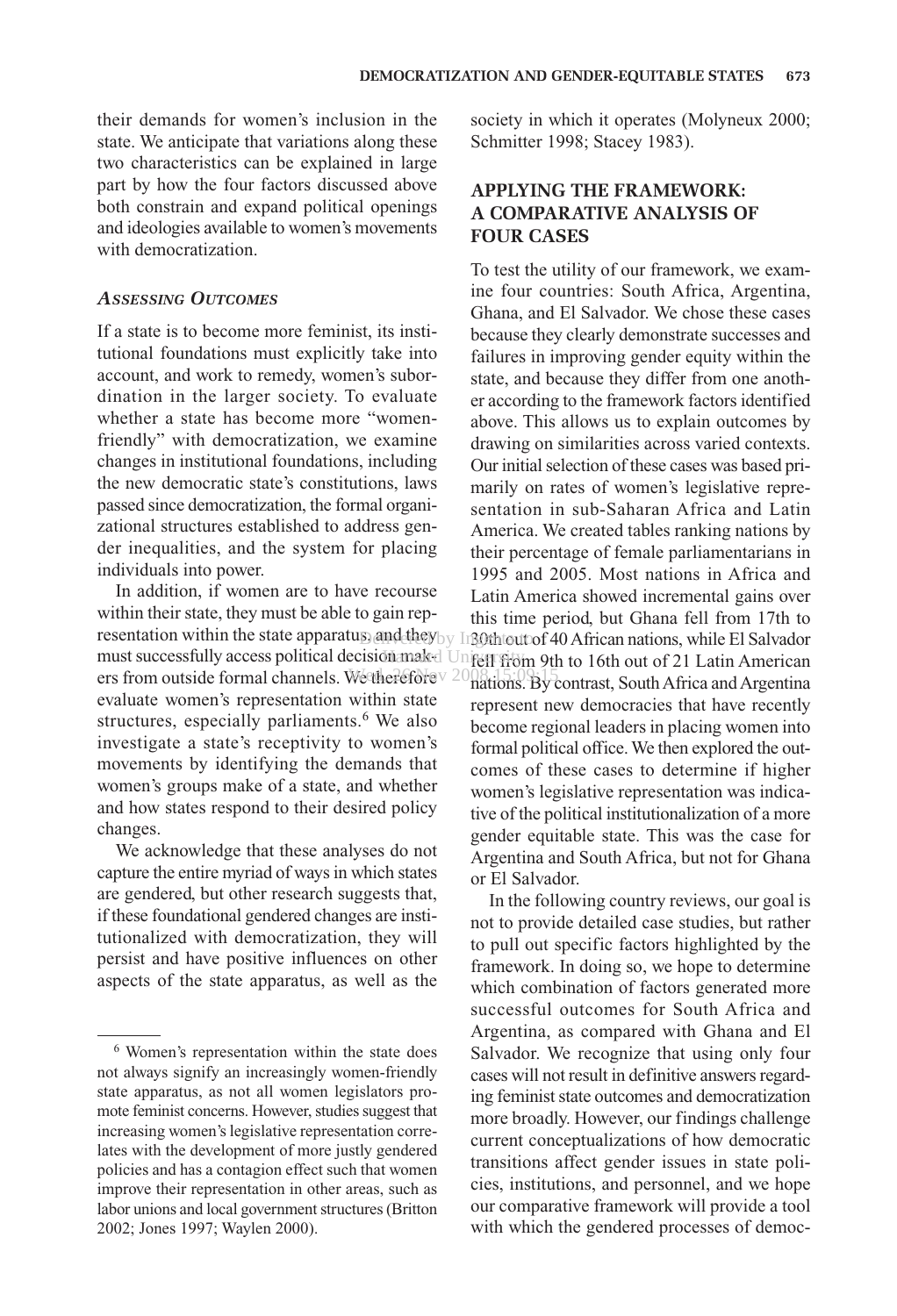ratization can continue to be explored across additional cases.7

## *SOUTH AFRICA*

DEMOCRATIC TRANSITION. Centuries of racist practices and politics preceded the 1948 implementation of apartheid and the formal political exclusion of non-whites from the South African state (Britton 2005; Seidman 1993). A powerful movement, united under the master frame of liberation and equality for all, developed to counter these racial injustices. By 1990, the white minority government was left without international legitimacy and unable to control movement protests within its own borders. It ended apartheid and invited major opposition groups to negotiate a new state apparatus. The subsequent two rounds of protracted negotiations included only the major government and opposition parties; other segments of civil society were not well represented (Hassim 2002). In 1994, free democratic elections brought the African National Congress (ANC)—a leading player in the liberation movement—into power. The creation of a new constitution began under their tenure and was enforced in  $1997<sub>1</sub>$ 

The South African democratic transition ended the rule of the previous regime, formally dismantled the predemocratic system of political power, and included all major parties in the negotiations to construct the new state apparatus. Because South African democracy was predicated on expanding political, social, and economic rights to non-whites, much of the rhetoric surrounding democratic negotiations emphasized racial equality.

WOMEN'S PRETRANSITION MOBILIZATIONS. South African women of all races were actively involved in the pretransition liberation movement. This activism took place within locally-based groups, such as labor unions and neighborhood associations, and outside national borders, where the ANC operated in exile (Hassim 2006; Meer 2005; Seidman 1993). South African women's struggles to unite

women of different races and classes, as well as to unite local and exiled activist communities, resulted in early discussions of how to articulate solidarity among diverse groups of women (Hassim 2006). Although attempts to unite diverse women pretransition were unsuccessful, the idea of coalition building among women developed early on. Ultimately, even though a small group of feminists arose pretransition, especially among women in exile, all liberation organizations continued to promote political liberation over women's liberation (Hassim 2006; Seidman 1993).

POLITICAL PARTIES. With transition, political parties initially placed low importance on women's rights and representation, but pressure exerted from women within the parties forced change. In particular, women within the ANC argued that the party should seek both a non-racist and a non-sexist democracy (Britton 2002; Hassim 2002). They demanded and won a commitment from the ANC to ensure that 30 percent of winnable positions on the party's Delivered by Indectoral ballots were filled by women. Other Harvard University<br>
And University have followed the ANC's lead by increas-Wed, 26 Nov 2008 15:09:15:00<br>c transition ing support for female parliamentarians running for elections.

> INTERNATIONAL INFLUENCES.The South African women's movement was strongly influenced by the international community. Under apartheid, women exiled in Zimbabwe, Mozambique, and Angola witnessed how women's rights were subverted in those countries'transitions to independence (Britton 2002; Geisler 2000; McEwan 2000). Upon returning to South Africa, they used the lessons learned in exile to keep women's issues on the South African negotiating table during democratization. In addition, international donors provided women's nongovernmental organizations in South Africa with no-strings-attached funding to help them fight both racist and sexist policies before and during the transition (Britton 2006). Also during the transition, antiapartheid activists from the Netherlands initiated discussions between hundreds of South African women about how gender could be incorporated into the new state (Seidman 1993). Unfortunately, after the transition, many international organizations moved their funds to other areas of the world,

<sup>7</sup>The data in our analyses are primarily secondary sources, although the authors also conducted indepth interviews with women and feminist activists in Ghana and El Salvador between 1997 and 2004.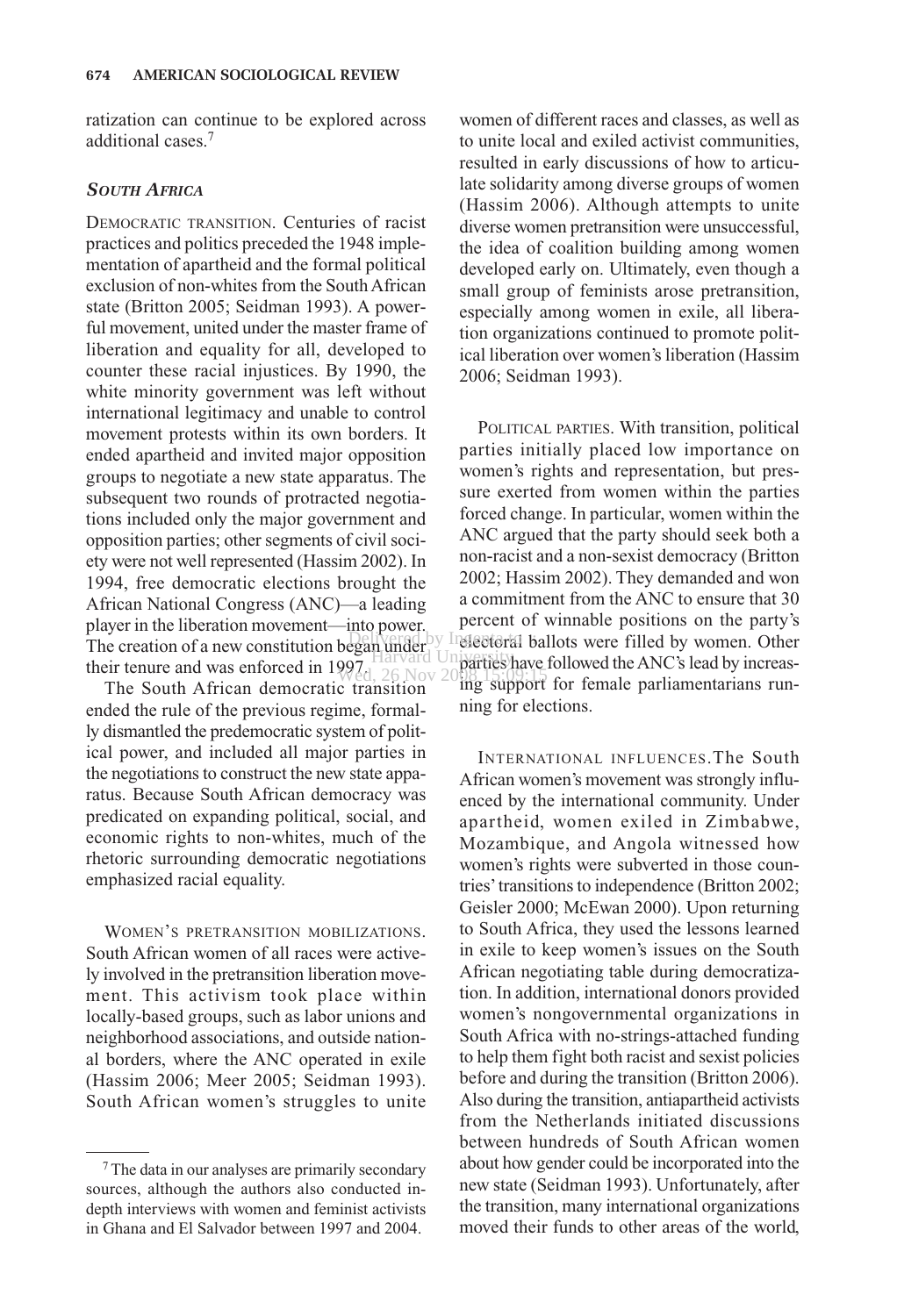and members of women's organizations had to compete with each other for financial support. International donors also began to attach conditions for the use of the posttransition funds (Britton 2006).

WOMEN'S DEMOCRATIC MOBILIZATIONS. When women were completely excluded from the first round of multiparty negotiations in 1992, the South African women's movement was quickly prodded into political action (Hassim 2002). Drawing on the democratic master frame of liberation and equality for all, more than 70 ideologically-diverse organizations came together to form the Women's National Coalition (WNC), arguing that equality should extend to women. Their main goals were to (1) gain women's inclusion in the multiparty negotiations and (2) create a Women's Charter of Equality to be added to the constitution. Despite difficulties maintaining cohesion across the diverse organizations, the coalition succeeded in gaining women's representation in the first round of negotiations. When women were again marginalized during the second round of negotia-by  $\text{Lageng}$  transition (Britton 2002; Intertions, WNC women wrote open letters and UnParliamentary Union 2007), reaching 28.3 perpolitical leaders, staged protests, and ultimate v 2008nt 5in 9.99. ly stormed the negotiations and halted discussions until the issue of women's representation was addressed (McEwan 2000; Seidman 1999). In the end, the WNC gained one seat for every political team of two people within the multiparty negotiations, thus increasing their representation to 50 percent. They further demanded that the WNC's own Gender Advisory Committee be part of the technical teams involved in constructing the new constitution, and they succeeded in adding their Women's Charter to the constitution. The new constitution now emphasizes feminist concerns about gendered violence and women's specific needs in relation to legal status, health, work, and access to resources (Hassim 2002; Meer 2005), and these laws supersede customary laws.

Unfortunately, the WNC's strength waned after the first multiparty elections in 1994 (Meer 2005; Walsh 2006). Having achieved its two primary goals, the WNC needed to reevaluate its purpose. Meanwhile, all members of the WNC executive committee were voted into parliament and thus had to resign from the coalition, as dictated by WNC rules. The simultaneous achievement of goals and loss of leadership in 1994 contributed to the WNC's fragmentation (Hassim 2002; Seidman 2003).

GENDERED STATE OUTCOMES. Due in part to women's activism, South Africans not only instituted a proportional representation system (Britton 2002) and constructed one of the most gender-equitable constitutions in the world (Walsh 2006), but by 1998, they had also created a number of state institutions to monitor gender equity (Seidman 2003). The Office on the Status of Women, located within the Office of the President, evaluates the activities of the government, including hiring and maternity leave practices. Within each ministry, a gender desk examines all policies to ensure gender equity is appropriately addressed. The South African Commission on Gender Equality was created to oversee all these activities and to address concerns for gendered justice within civil society.

Women's political representation has been consistently high in the three national elections  $0$ eent in 1999, and 32.8 percent in 2004. Initially, these high numbers were due to strong wins by the ANC, but other parties also increased their female representation in the later elections due to a contagion effect. Parties may have also received encouragement from the Southern African Development Community (SADC), a regional organization that asked all its member states to reach 30 percent legislative representation for women by 2005.

The institutionalization of gender equality in state institutions, combined with women's increased legislative representation, resulted in major legislative victories for women (Hames 2006; Walsh 2006). During the five years following transition, a series of acts were passed that, among other things, addressed sexual harassment in the workplace, provided extensive maternal and family responsibility leaves, promoted affirmative action for women in hiring, gave women greater access to abortion, required financial support from absent parents, criminalized domestic violence, and provided free health care to pregnant women and children up to age 6.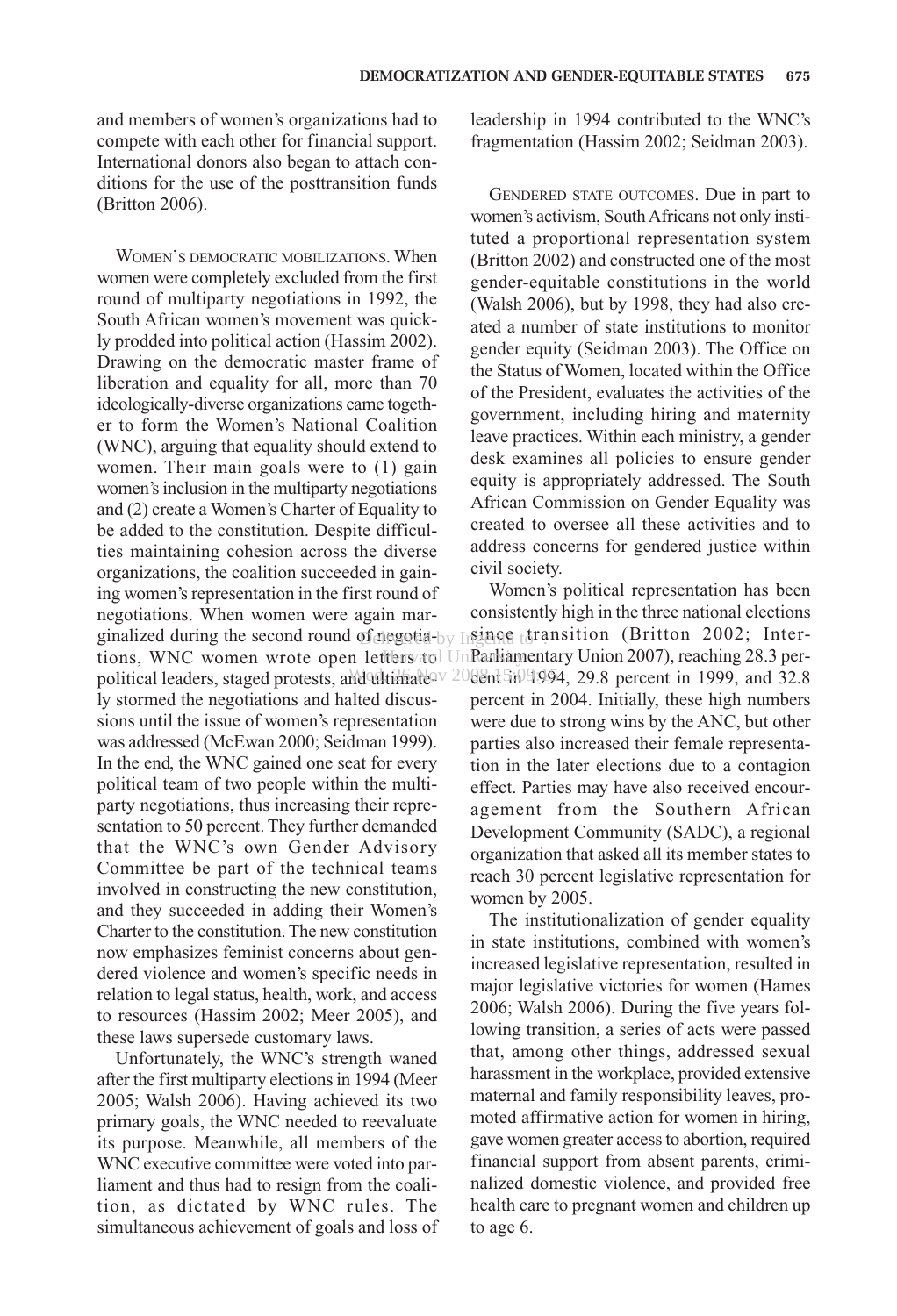#### *ARGENTINA*

DEMOCRATIC TRANSITION. In 1976, a military coup took power in Argentina and, in what has since been dubbed the "dirty war," tortured, killed, or "disappeared" an estimated 30,000 "insurgents." By 1983, the state's corrupt use of international funds, poor economic planning, continued human rights violations, and defeat in a conflict with Great Britain over the Falkland (Malvinas) Islands left the ruling junta thoroughly discredited. The Argentine public called for an end to authoritarianism, and in response, the junta reinstated the 1853 Argentine constitution, allowed civilian elections, and peacefully handed over political power to the winners, placing few demands on new political actors. Ten years later, a special assembly updated the constitution. Often considered a "transition by collapse," the return to democracy in Argentina was ultimately swift, complete, and carried out under a widely-accepted master frame of antiauthoritarianism.

Both feminine and feminist groups were Wed, 26 Nov 2008 15:09:15involved in the 1983 transition to democracy in Argentina (Feijoo with Nari 1994), but the feminine groups were by far the most influential. The Mothers of the Plaza de Mayo, or the Madres, publicly protested the disappearance of their children by military force, and the Housewife Organizations protested the injustice of the rising cost of living and unemployment. Both groups were avowedly nonpartisan and campaigned for government accountability and ethics. Both groups were also criticized for reifying women's traditional, subordinate feminine roles, although Feijoo (with Nari 1994) notes that these women actually transgressed traditional understandings of the feminine as weak and submissive, transforming "motherhood" into a source of power. By contrast, feminist organizations initially focused more on personal issues and cultural transformations than politics (Feijoo with Nari 1994). Yet, toward the end of the dirty war, most feminist groups publicly called for peace and justice, and some began lobbying political parties to include women's issues in their platforms when democratization returned. Harvard University

POLITICAL PARTIES. Historically, Argentina has been dominated by two political parties: the Partido Justicialista (PJ), derived from the Peronist populist movements, and the Unión Civica Radical (UCR), a more liberal middleclass political party (Waylen 2000). Neither party prioritizes gender in its organization or its mission, and internal party offices are largely held by men (Partida Justicialista de la Republica Argentina 2007; Union Civica Radical Comite Nacional 2007). However, with the transition, women from both parties aligned with each other and with the Argentine women's movement to promote a national quota law requiring that women make up at least 30 percent of electoral candidates (Gray 2003).

Delivered by InggametWomen) encouraged the creation of new<br>WOMEN'S PRETRANSITION MOBILIZATIONS: [Iniversity, e.g. etiam and annual dealing a sea General INTERNATIONAL INFLUENCES. Western feminism influenced the early feminist formations in Argentina, and international conferences provided new opportunities for Argentines to engage with feminist issues. The adoption of CEDAW (the UN Convention on the Elimination of All Forms of Discrimination women's offices and provided the language for feminist constitutional reforms (discussed below). Yet the international community has not played a large financial role in Argentine women's organizations, with less than half receiving foreign funding, and many eschewing international financial assistance because of its tendency to dictate local agendas (Borland 2004a and personal correspondence). Delivered by Inggainst Wo

> WOMEN'S DEMOCRATIC MOBILIZATIONS. Although no women's group had a strong influence on the immediate terms of the rapid democratic transition (Waylen 2000), both the Madres and the feminists aggressively engaged the newly democratic state. The Madres wanted answers about their disappeared children and punishment for those found guilty of torture. The feminists pursued a broader agenda, seeking changes in divorce laws, child custody laws, the availability of contraceptives, and an electoral quota to increase women's representation. Argentine feminists also pursued issues of abortion rights to an unusual degree for Latin America, in large part because the Catholic Church, which aligned with the violent military junta during the dirty war, had been affiliated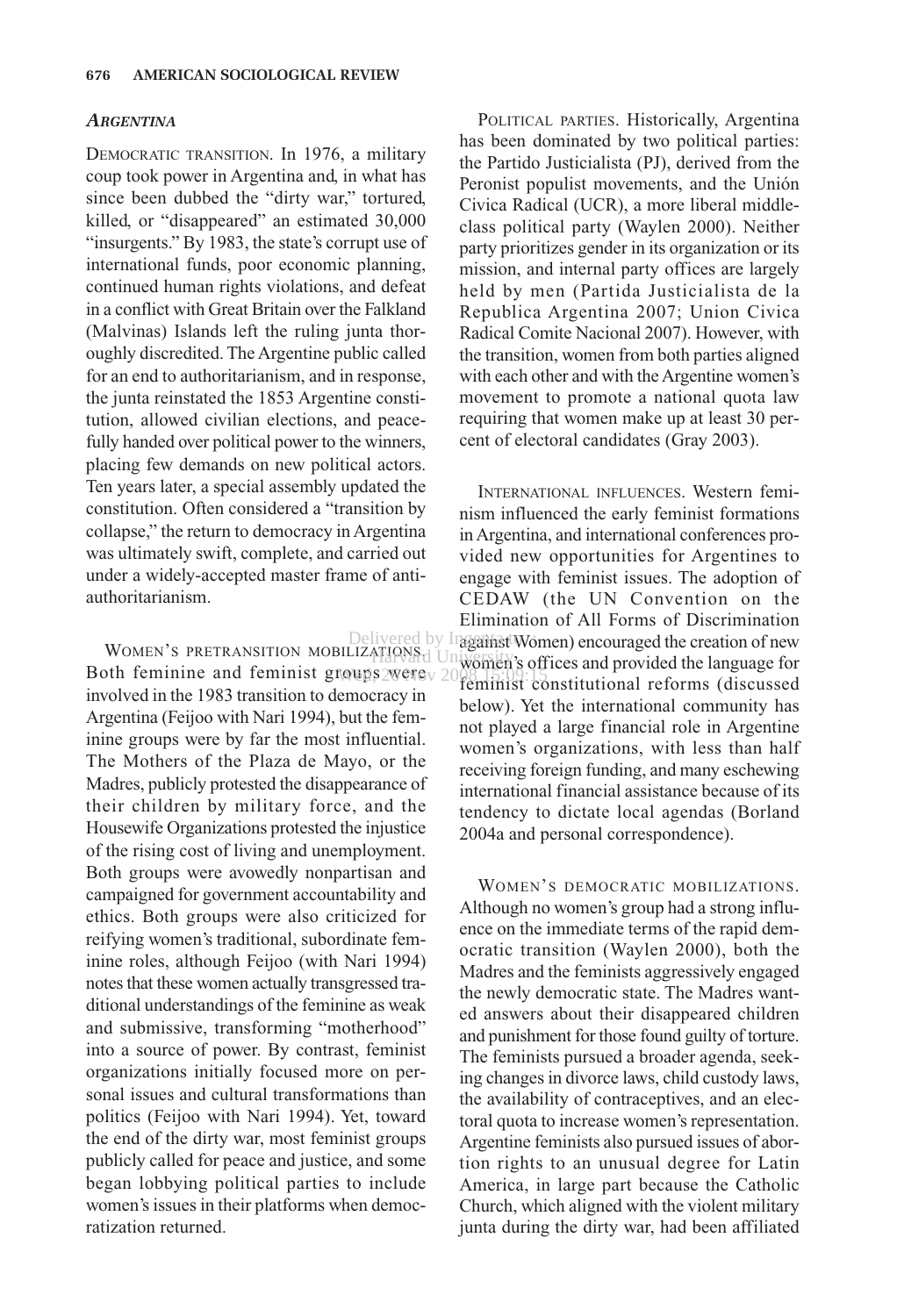with "authoritarianism" (Borland 2004b). The feminists adopted two available frames when making their claims. First, because the new state promoted democratic and neo-liberal reforms as necessary for becoming "modern," feminists argued that gendered justice was necessary for a "modern" state as well (Waylen 2000, see also Towns 2004). Likewise, because the Madres had equated "feminine" politics with ethics, justice, and decentralized power, feminists referred to masculine styles of aggressive, hierarchical politics as "authoritarian," a style repudiated by the Argentine public (Borland 2004a).

Women's mobilizations in Argentina have historically formed powerful cross-class coalitions, beginning with populism in the 1950s. Since the Fourth World Conference on Women in Beijing in 1995, Argentinean women from all types of women's organizations—left, right, religious, secular, feminist, human rights, and economic needs—have met regularly for a National Encounter to debate "women's interests" and plan collaborative work (Borland 2004a). Organizations like the Union of Housewives (SACRA) were formed with the explicit intention of creating cross-class coalitions, given that women's unfair share of household labor was thought to be an issue with which women from many walks of life could identify (Fisher 1993). Argentine women legislators have also collaborated exceptionally well across party lines to forward women's issues (Gray 2003).

GENDERED STATE OUTCOMES. Under the military regime, women were largely excluded from positions of political power, and the democratic transition of 1983 did little to improve women's representation. Women consistently won less than 4 percent of new deputy positions in the elections of the 1980s (Waylen 2000). In 1991, under pressure from Argentine women's organizations and female activists within the political parties, the Argentine congress passed the first national quota law in the Western Hemisphere. It stipulated that at least 30 percent of all candidates for national political office must be women, and that women be placed in "winnable" positions on closed party lists. Nevertheless, the numbers of women in congress reached only 13.2 percent in the 1993 elections, due to parties'loose interpretations of what constitutes a "winnable" position. Importantly, the quota law also applied to candidates for a constitutional assembly, which was charged in 1993 with updating the Argentine constitution. Women made up 26 percent of the assembly members. Some were feminists and many organized across party lines on issues relevant to women (Jones 1996; Waylen 2000). They inserted language into the constitution that strengthened the quota laws, made CEDAW compliance a constitutional imperative, and successfully fought a clause that would have made abortion illegal under any circumstance (Waylen 2000). The strengthened quota laws, among other factors, increased women's legislative representation dramatically—women's representation rose to 25.3 percent in 1995 and to 35 percent in 2005. Moreover, some scholars suggest that the quota law is having a contagion effect, as unions and provincial elections are also adopting these procedures (Waylen 2000).

In addition to increasing their personnel in the new democratic state, Argentine women also Union of  $\log$  Ingained new women's machinery in the state VIII the Unapparatus. In 1991, President Menem created the Wed, 20<sup>20</sup> Nov 200 National Council of Women to ensure the implementation of CEDAW in Argentina. Established by presidential decree, this body initially had a large budget and a feminist-sympathizing leader. It has played a critical role in monitoring parties for adherence to the quota laws and brings charges against parties that are not in compliance. The Council does not, however, have ministerial status (Gray 2003), and when the Council's leader campaigned against Menem's attempt to insert stricter abortion clauses into the constitution, she was forced to resign, was replaced by a new pro-life party woman, and the Council's budget was reduced (Waylen 2000). The proportional representation system, the exemplary quota laws, and the new women's machinery are all positive steps toward feminist change in the Argentine state, but the hyperpresidentialism of the system can, at times, leave women and their institutions vulnerable.

#### *GHANA*

DEMOCRATIC TRANSITION. In 1981, Flight Lieutenant Rawlings overthrew a democratically elected president and, with his Provisional National Defense Council (PNDC), initiated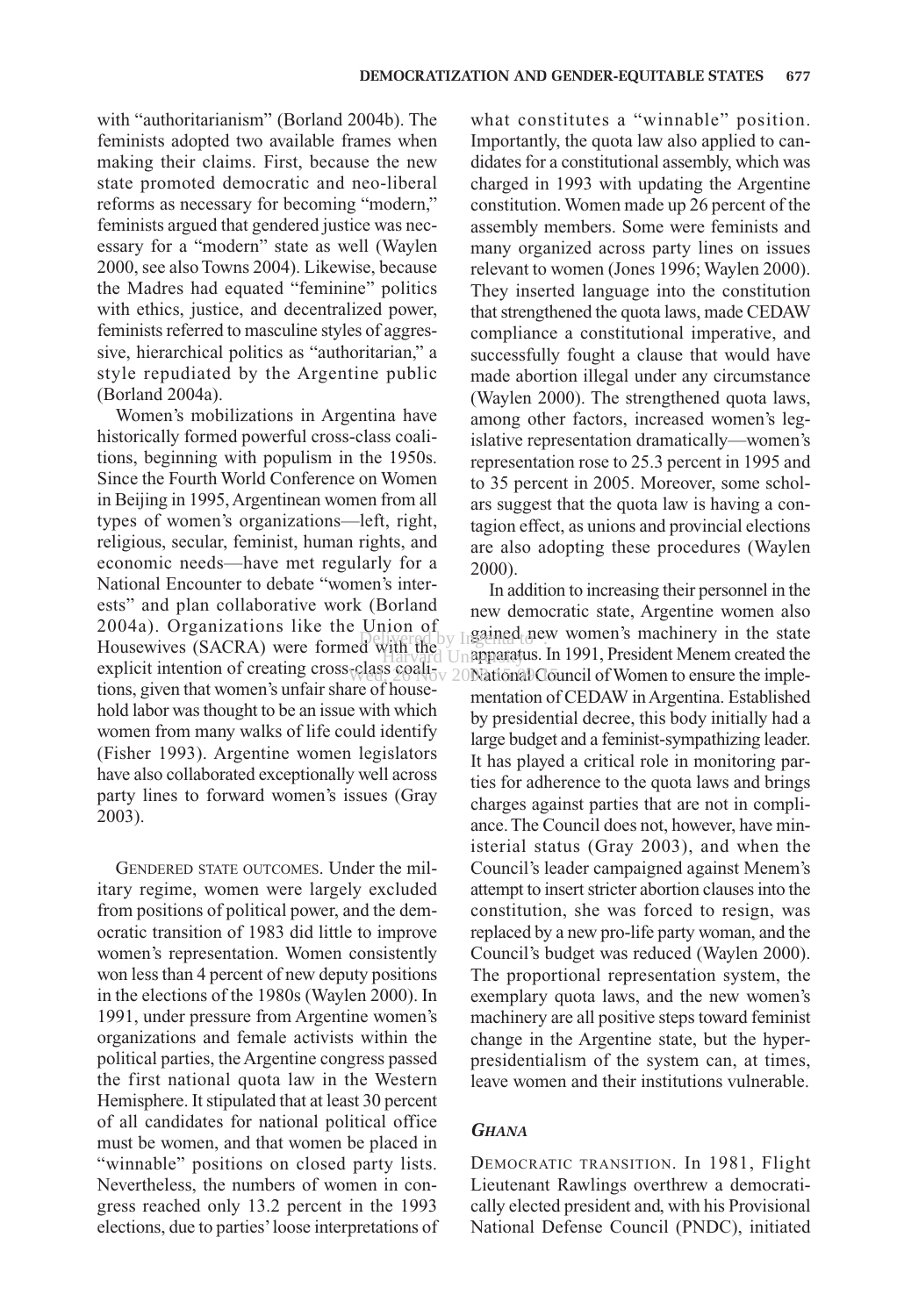an 11-year left-wing dictatorship in Ghana. In the early 1990s, however, international donor agencies placed external pressure on Rawlings to democratize his government, while local Ghanaian organizations protested for multiparty elections and free association by appealing to Ghanaians' political pride. Ghana was the first country to gain independence in sub-Saharan Africa, and Ghanaians wanted to uphold their nation as an exemplary model for political competition, thus making "political pride" an effective master frame. Rawlings eventually succumbed to this pressure and agreed to multiparty elections in 1992. With his new National Democratic Congress (NDC) party, he won both the 1992 and 1996 elections. The 1992 elections were controversial (Lyons 1999), but because all parties could theoretically participate, most Ghanaians refer to them as the moment of transition. The 1996 elections were deemed fairer and oppositional parties accepted the results.

Ghana's transition to democracy was slow and relatively peaceful but initially left remnants of the previous authoritarian regime in mains of the previous authorities and funding opportunities increased for women<br>place. The constitution was drafted by  $\beta_{\text{IV}}$  integrated 0008). In the beginning due to the dis-Consultative Assembly prior to the transition,  $\bigcup_{n=1}^{\infty}$ drawing from previous constitutions and a report  $\vee$  2008 15:09:15 from a "Committee of Experts" appointed by the PNDC (Kumado 1993). Women were not central to the process, and their political status was not discussed by political or civic actors. PSHORd University

WOMEN'S PRETRANSITION MOBILIZATION. In 1982, Rawlings created the 31st December Women's Movement (DWM) with the ostensible purpose of encouraging women's political involvement in the state. In reality, the DWM coopted women into PNDC rule using financial incentives (Gyimah-Boadi 1994; Tsikata 1989). The PNDC state intimidated citizens who addressed politics and targeted market women as enemies of the state (Manuh 1993), leaving women fearful of politics and largely unmobilized with the transition to democracy.

POLITICAL PARTIES. Political parties did not prioritize women's rights in their transition-era agendas. Women's political activities were still co-opted by the DWM. Rawlings's leftist political party, the NDC, has been the only one to state in its manifesto, beginning in 1999, that affirmative action will be used to ensure women's representation in executive positions (Allah-Mensah 2007). Their party structure, though, has not mirrored that commitment.

INTERNATIONAL INFLUENCES. Prior to Rawlings's dictatorship, the Ghanaian government established an independent council, the National Council on Women in Development (NCWD), to assess the economic and social status of Ghanaian women, as well as to participate in international meetings like the United Nations Decade for Women (1975 to 1985). However, Rawlings and members of the DWM took over the NCWD in 1987 (Manuh 1993), curtailing Ghanaian women's participation in international conferences and campaigns. Not until after the transition, when members of autonomous women's organizations began to participate in international conferences like Beijing-95, did international influences begin to significantly impact Ghanaian women's mobilization.

Similarly, after the democratization process,<br>funding opportunities increased for women  $\text{HSeq}_\nu$  by  $\text{H}(\text{Fallon 2008})$ . In the beginning, due to the distrust instilled through the PNDC, and later the NDC, access to funding was contentious and women's organizations saw one another as competitors. Beginning in 1999, donor agencies attempted to bring civil society organizations together by forming coalitions. Although international funding remained competitive, coalitions formed and women's distrust of one another dissipated.

> WOMEN'S DEMOCRATIC MOBILIZATIONS. Immediately after the transition, many Ghanaian women's organizations continued to fear the government and the DWM, and thus chose to remain focused on economic, rather than political, issues (Fallon 2003). However, in the late 1990s, because President Rawlings was constitutionally required to step down in 2000, women's organizations began to challenge the government more openly. Women's mobilization in this period focused on calling for government action to end a brutal three-year string of serial killings against women. They formed a coalition called NETRIGHT, which was quickly followed by other coalitions. The serial killings, the development of women's coalitions, participation in Beijing, access to increased donor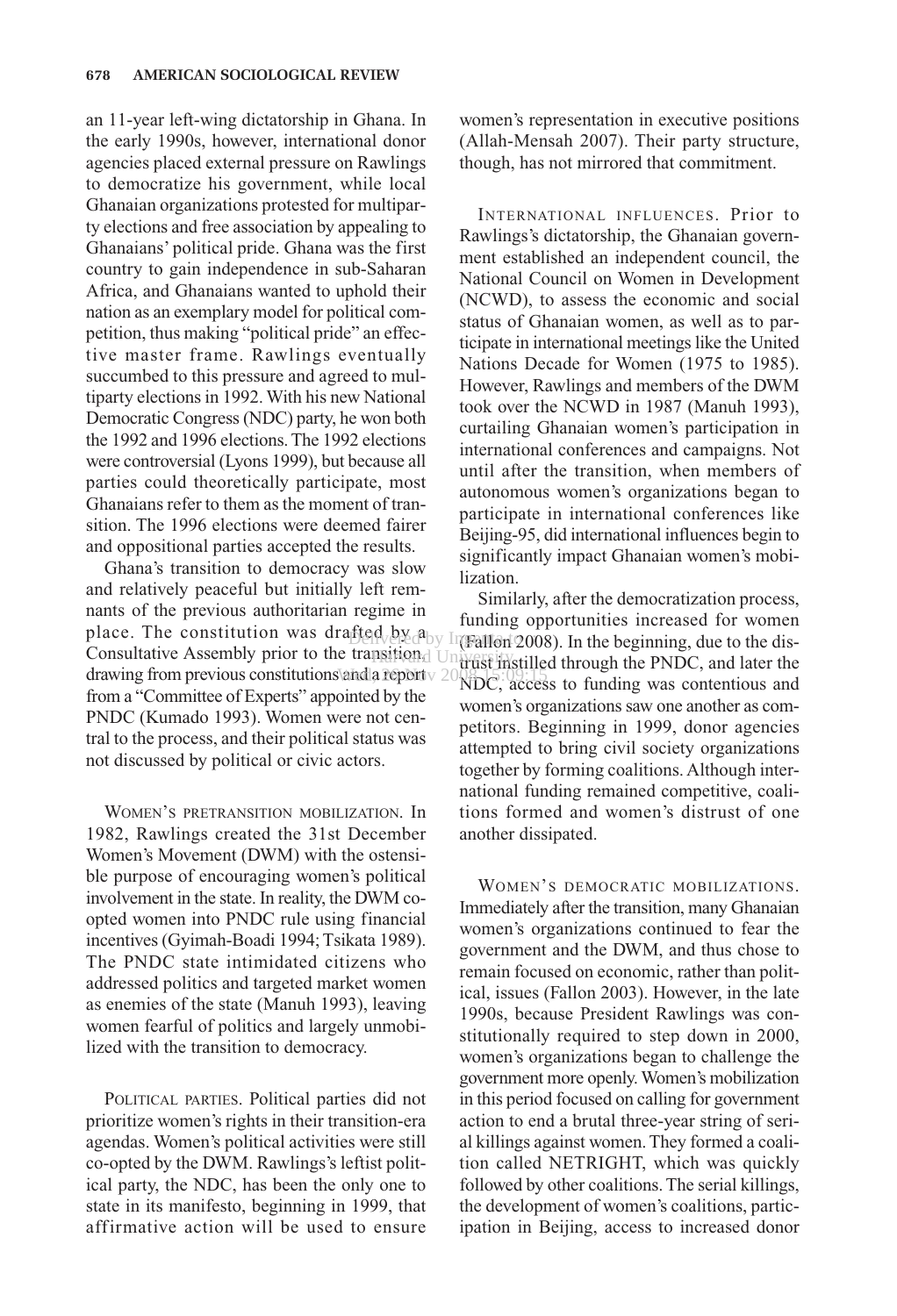funds, and the end of (P)NDC rule resulted in a Ghanaian women's movement that began to place demands on the government, and it succeeded in getting a domestic violence bill passed (Fallon 2008). However, as the domestic violence bill was the primary goal, and the state created hurdles that the women's movement had to negotiate, other gendered concerns did not materialize.

GENDERED STATE OUTCOMES. Under Rawlings's authoritarian regime, women held just 1 of 16 cabinet positions, and 1 of 29 state ministry positions in 1985. By 1990, those numbers had dropped to zero (Brown, Ghartey, and Ekumah 1996). Even within the local-level district assemblies, which Rawlings permitted in 1988, only 9.1 percent were women (Pepera 1993).

Women's representation improved little with transition. After the 1992 elections, women held only 3 of 24 council of state positions and 3 of 19 cabinet ministries, and these numbers remain similarly low today. Women won 8 percent of the by  $\frac{mg}{m}$  the independent of the signal to  $\frac{mg}{m}$ legislative seats in 1992, and this increased only University incrementally over the following elections:  $9 \times 20^{18}$  is  $15^{16}$ percent in 1996, 10 percent in 2000, and 11 percent in 2004. Women's district assembly representation also remains low at 12 percent.

Gains in feminist legislation since democratization have also been slow. In 1993, rape was more broadly defined as a criminal act, and jail time for rapists increased significantly. In 1994, legislation was passed to make Trokosi (a ritual servitude of girl children) and Female Genital Cutting illegal. Also in 1994, a criminal statute prohibiting wife beating was passed, yet some ambiguity remained since British common law, established during colonization, allowed for domestic abuse. Not until 2007, after years of protracted struggle between women's organizations and the government, was a domestic violence bill passed to override common law. Women's rights and political participation within the state improved only minimally with the onset of democratization, but women have gained more ground recently as the Ghanaian women's movement has strengthened. Nonetheless, only domestic violence issues have been highlighted and attempts to transform political structures have not come to the fore.

## *EL SALVADOR*

DEMOCRATIC TRANSITION. In 1980, the Farabundo Martí National Liberation Front (FMLN) formed to overthrow the elite-sponsored, military-dominated Salvadoran state. Although the FMLN leadership espoused a socialist ideology, most participants in their rebel army mobilized around ideologies of human rights and social justice rather than specific understandings of class conflict (Viterna 2006). During the ensuing civil war, the Salvadoran state responded to external pressures to democratize by drafting a new constitution in 1983, and by holding elections for a civilian president in 1984 and 1989. However, the military continued to control the state and commit human rights abuses, and the FMLN continued its militant assaults, until the United Nations brokered peace accords in 1992. These accords reestablished civilian control over the military and gave the FMLN status as a political party, but they left the 1983 constitution intact. The accords focused primarily on bringing peace and full political participation to the nation, leaving to the side many of the social justice issues that initially mobilized participants in the 1970s and 1980s. The democratic master frame that evolved was directly related to achieving and maintaining peace.

The 1994 elections were the first in which all political players, including the FMLN, participated, and therefore mark the moment of transition. Since the transition, the FMLN has become a powerful opposition party, but the ARENA party, which is closely tied to the former authoritarian government, has won all posttransition presidential elections and continues to receive support from large segments of the Salvadoran population. El Salvador's negotiated transition brought peace and instituted formal democracy, but it left the prewar economic and political power base largely intact.

WOMEN'S PRETRANSITION MOBILIZATIONS. Salvadoran women's activism increased exponentially in the 1970s, both in mixed-gender revolutionary organizations and in women-specific groups, such as motherhood and teachers organizations. Women also became extensively involved in the FMLN, comprising nearly one-third of the approximately 13,000 guerrillas and an estimated 80 percent of their civilian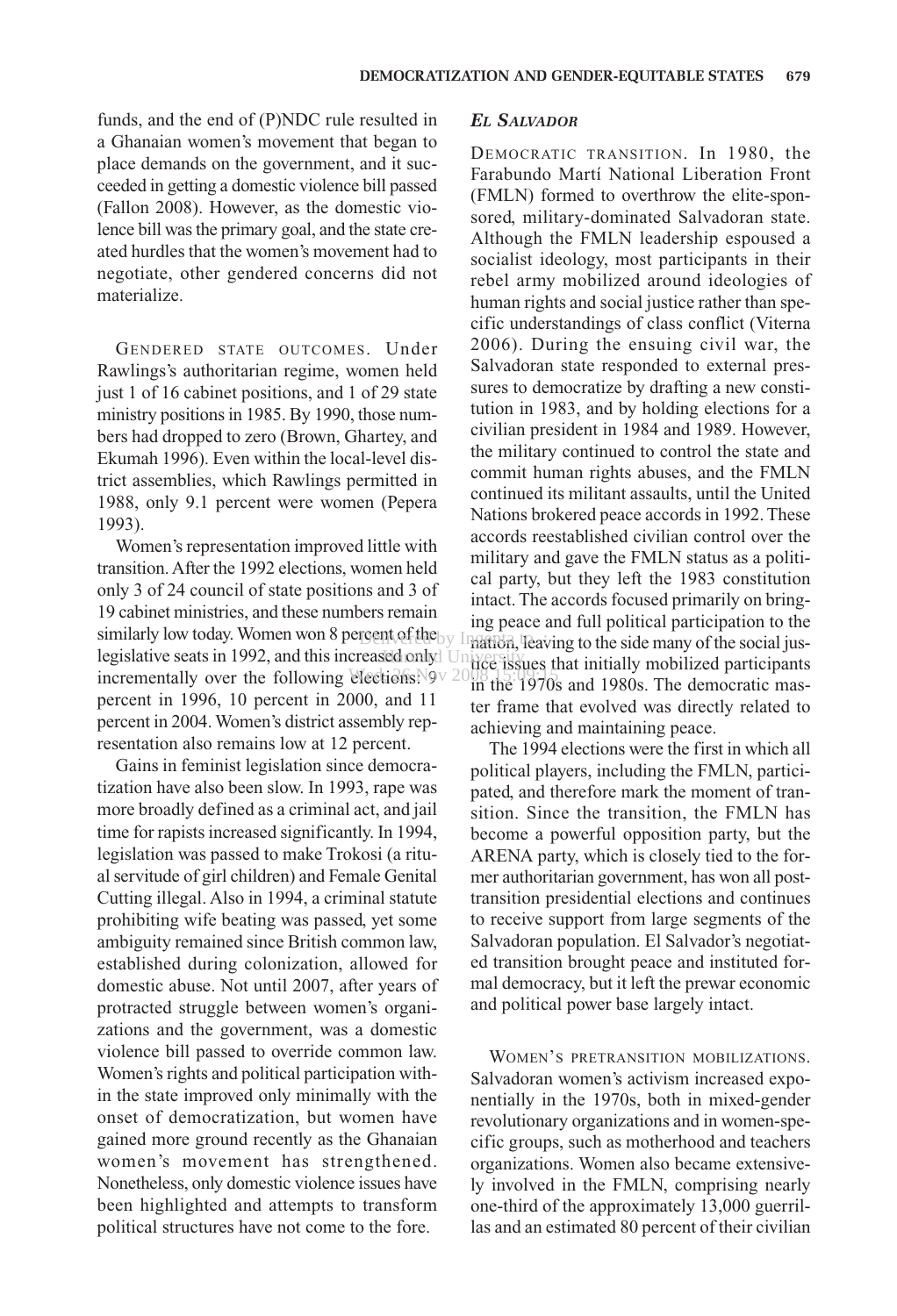supporters (Luciak 2001; Vázquez, Ibáñez, and Murguialday 1996). Although many women continued to perform traditionally "feminine" duties in the guerrilla camps, such as cooking and nursing, many others assumed more "masculine" duties, such as political education, intelligence, and combat (Montgomery 1995; Reif 1986; Ueltzen 1993). During the civil war, women's organizations within the FMLN were largely concerned with mobilizing other women, soliciting funds abroad, and helping guerrillas with women-specific issues such as pregnancy (Silber and Viterna 2008). They accepted the socialist logic that class, not gender, was the central problem, and that women's equality would come naturally with a socialist revolution.

POLITICAL PARTIES. Women's posttransition gains in political parties have been disappointing. The ARENA platform largely espouses traditional female values (Cansino 2001), and the ARENA government has been consistently poor at integrating women into the presidential cabinet, although they did nominate a female vicepresidential candidate in the 2004 elections by Ingentation Within the FMLN, women militants fought and University establish a Women's Secretariat and to secure a Wed, 26 Nov 2008 15:09:15quota system in which at least 35 percent of all electoral candidates would be women. The quota system has not yet reached its 35 percent minimum level of office-holders, though, and the women's division within the party structure has not yet been formally institutionalized, nor does it receive a regular budget (Luciak 2001). The women's movement felt particularly abandoned by the FMLN in 1998, when a large majority of the party's legislative representatives voted in favor of a constitutional amendment making abortion illegal, even when the life of the mother is at stake, and despite the women's movement's push to stop the passage of the amendment $8$ 

INTERNATIONAL INFLUENCES. During the war, many women leaders in the FMLN were exiled, and their exposure to feminist ideas while living abroad made them increasingly aware of gender discrimination within the FMLN upon their return. Shortly after the peace accords, international financial support helped women's organizations gain autonomy from the FMLN, and international conferences encouraged women's feminist formation and collaboration (Silber and Viterna 2008). For example, during the sixth Feminist Encounter of Latin America and the Caribbean in 1992, Nicaraguan feminists cautioned Salvadoran women not to let the FMLN sideline their feminist struggles as theirs had been. Salvadoran women responded by forming a coalition called "Women '94" (discussed below). Likewise, after the Fourth World Conference of the Woman in Beijing in 1995, women's organizations pushed the Salvadoran government to create the Salvadoran Institute for Women's Development (ISDEMU) and helped ISDEMU identify 10 areas where government policy could promote gender equality.

WOMEN'S DEMOCRATIC MOBILIZATIONS. After democratization, women's groups that had formed under the FMLN separated from the party and evolved into self-supporting, feminist, nongovernmental organizations, while the women themselves often remained both party militants and members of feminist organizations.<sup>9</sup> The women's movement often framed its claims for political inclusion by arguing that women had proven their ability to be effective participants in all aspects of the revolutionary movement, and therefore women deserved an equal role in the democracy they had helped to create. In 1994, multiple women's groups formed a coalition with the explicit goal of incorporating women into formal politics. Calling themselves "Women '94," they wrote a platform addressing women's rights, publicized it, and succeeded in getting all party candidates to agree to its adoption. They also sought exceptional women who supported the platform to run for office, and they initiated a voter registration drive because an estimated 75 percent of unregistered voters were women (Saint Germaine 1997). Women's coalition work continued for the 1997 elections but has since declined. This decline is in part due to frustrations that officials

<sup>8</sup> Prior to this amendment, abortion in El Salvador was legal if a doctor agreed that it was necessary for reasons of health.

<sup>&</sup>lt;sup>9</sup>The women-specific organizations in El Salvador, such as motherhood-based groups, largely declined or disbanded.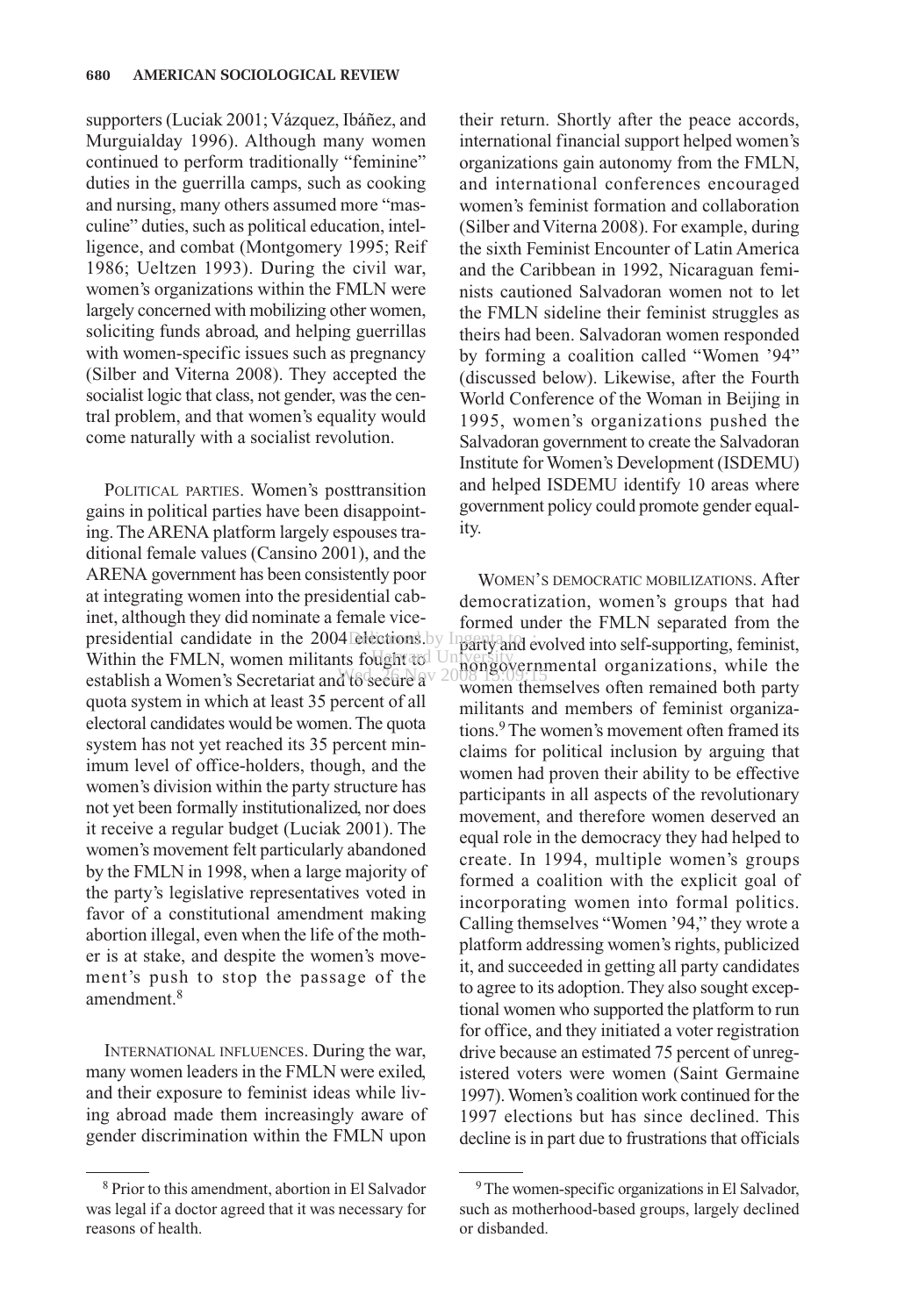quickly forgot about the women's platform after being elected, and in part due to continuing political divisions between feminist organizations, some of which carry over from divisions between wartime FMLN factions. These divisions have been amplified by the need to compete for increasingly scarce international funding (Silber and Viterna 2008).

GENDERED STATE OUTCOMES. Women gained only two additional legislative seats with the 1994 elections, or 10.7 percent of the total parliament. The 1997 elections saw an increase to 15.5 percent, but that number dropped to 9.5 and 10.7 percent in the 2000 and 2003 elections, respectively. The 2006 elections again saw an increase to 16.7 percent, but it remains to be seen whether this increase will be maintained over time. Of the 262 mayors in El Salvador, only 16 (6.1 percent) are women (COMURES n.d.). This is a decrease from 12.2 percent in 1994 (Cansino 2001). Although the FMLN has a quota, the women's movement's efforts to secure a quota at the national level have consistently failed.

change. The women's movement wrote and pulley 20 nature is success (or opportunity, in the case sued to implementation a family code that deals specifically with intrafamiliar violence and a new penal code that condemns sexual assault and workplace discrimination against women. Yet efforts to promote reproductive freedom, judicial reforms, and enforcement of existing laws have been largely unsuccessful. Likewise, under ARENA, ISDEMU's focus has shifted almost exclusively to work against rape and domestic violence, leaving behind other issues such as women's workplace rights and reproductive rights (Garcia Corral and Quintana 2000).

# *SUMMARIZING THE CASES: FEMINIST GAINS OR MASCULINE RETRENCHMENT?*

As called for in our framework, we evaluated four new democratic states' gendered changes by examining their constitutions, institutions, and women's representation, as well as their receptivity to women's demands. In South Africa and Argentina, feminist changes have occurred. New constitutions explicitly address issues of women's subordination through the enforcement of gender quotas and the creation of institutions that effectively pursue just gendered practices. Women's access to formal positions of political power is increasing, as demonstrated by their rapidly growing presence in national parliaments. And women's civil society organizations are effectively using political power outside of conventional channels to win concessions from the state, even on highly controversial issues such as electoral quotas and reproductive rights.

Legislative policies have also been  $\frac{1}{2}$  low and UnGhana, even this was contentious. They have had By contrast, the Salvadoran and Ghanaian states remained highly masculine with democratic transition. Neither state constitution was revised to actively promote gender equality, no national-level quotas promote women's participation, and the new women's offices, dominated by the unfeminist political aspirations of the parties in power, do not effectively address issues of gendered justice. Women's mobilizations in these two nations have had relatively few successes gaining state responses to their demands. They have been most successful at generating state actions for issues like domestic violence, where new regulations minimally Delivered by Ingenact<sub>o</sub>what happens in private homes. In of Ghana) forwarding issues in which the state is more likely to have influence, such as reproductive rights and gender-specific protections within paid employment.

#### **DISCUSSION**

Building from the existing literature, we argue that an analysis of four theoretical factors—the context of the transition, women's pretransition mobilizations, political parties, and international influences—should allow scholars to explain a great deal of variation in the gendered outcomes of new democratic states. We do not expect one factor to generate feminist change on its own; rather, it is how these factors combine and jointly influence women's mobilizations that matters. We expect this influence to take two forms: creating new political openings for affecting state institutions and policies, and constructing new political ideologies within which movements can frame feminist goals. In the remaining pages, we explore the effects of these factors in our four test cases, looking first at the individual factors, and then discussing their interrelated effects.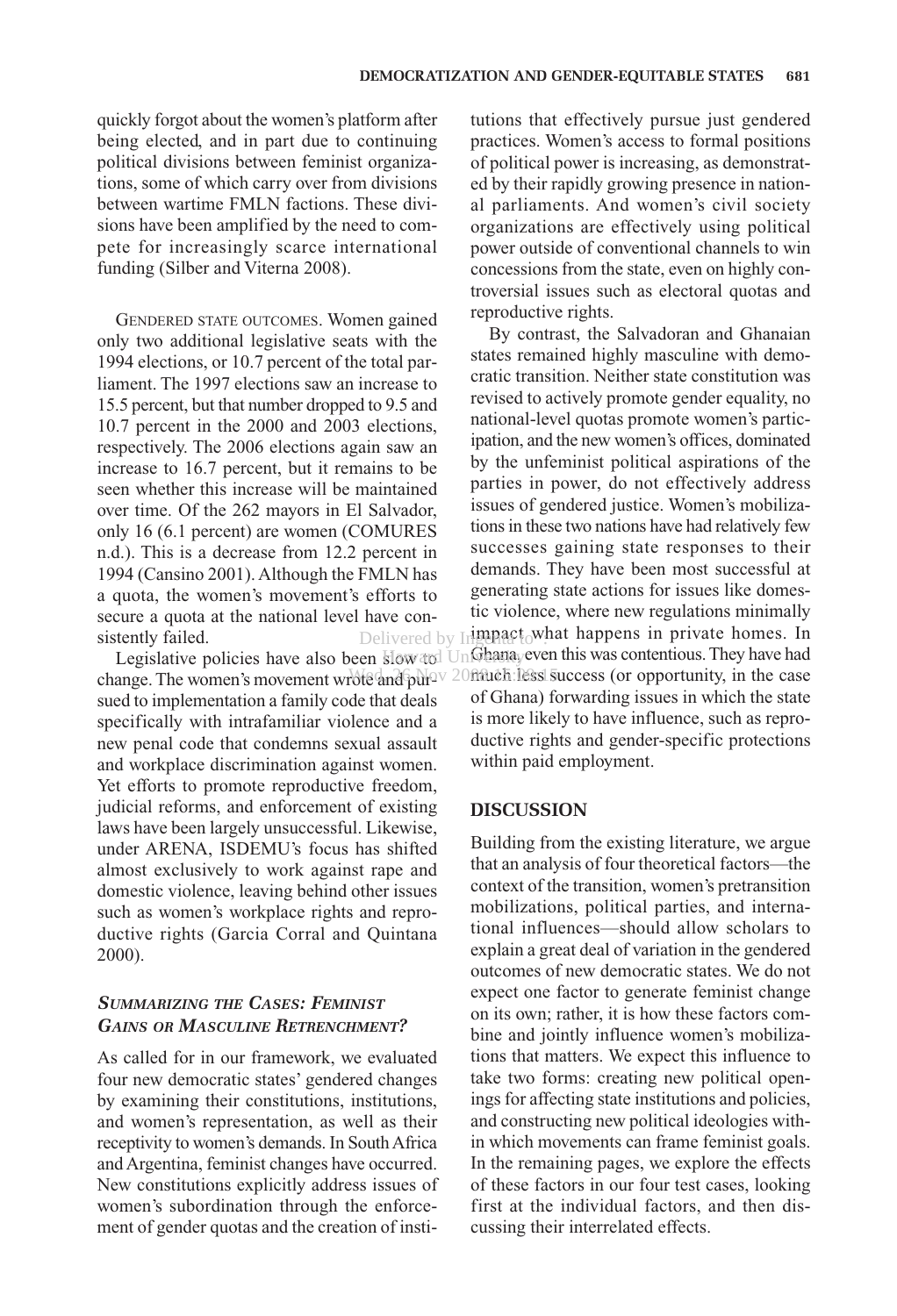DEMOCRATIC TRANSITION. Gendered changes in the state apparatus are more likely to occur with democratic transition if the transition is welcomed by the large majority of the nation, and if it results in a relatively "complete" structural transformation of political power. Scholars often emphasize that "who wins" may be important for women's political gains. We focus on party ideology below, but here we suggest that a new regime's political ideology is less relevant than the complete dismissal of the old regime's political institutions and ideologies.

In Ghana, the democratic transition transformed Rawlings from a dictator to a president, but it did not remove him or his regime from power. His PNDC tightly controlled the process of writing a new constitution and setting up new government institutions, limiting opportunities to change the state apparatus. In El Salvador, the ruling ARENA party, closely tied to the previous authoritarian regime, maintained extensive support within segments of the Salvadoran population. A democratic constitution had been written, and nominally democratic institutions established, well before by Ingentation democratization was actually achieved. democratization was actually achieved University to appropriate the language of peace<br>Salvadoran feminists were mobilized and tail of 2009 flights. Clearly, the ideology of these particgeting the state at the moment of transition, but this mobilization did not result in foundational changes in the state structure, in large part because there was no formal opportunity to recreate state institutions. 20 dandtar<sub>ov 20</sub>09.11999.13

Contrast this situation with South Africa and Argentina, where the large majority of the populace welcomed the transition, and the outgoing regime lost legitimacy among its citizenry and within the larger international community. As a result, most citizens embraced the opportunity to write new constitutions and rethink existing institutions. In addition, the outgoing regime had relatively little control over the construction of the new state, although this is truer of Argentina than of South Africa. Consequently, women in these nations found new political openings in which to participate in the construction of a new state apparatus.

Also of importance, transitions created new master frames that could constrain the effectiveness of women's movement-specific frames. In South Africa and Argentina, these master frames were relatively easy to align with feminist ideologies. In South Africa, the stratification of society by the physical attribute of race had been broadly delegitimized, so women framed issues of gender equality as ending the stratification of society by the physical attribute of sex, and therefore a central component of overall efforts to purge the old ways. Similarly, in Argentina, women appropriated the antiauthoritarian and modernity discourse used by public actors during the transition to argue for women's active participation within political institutions. The inclusion of women in politics, as ethical, non-hierarchical political players, was framed as a necessary step toward leaving behind the old authoritarian ways.

By comparison, women's movements in Ghana and El Salvador had a much more difficult time molding new transitional ideologies into feminist frames. In Ghana, there was no autonomous women's movement at the moment of transition, so there was no opportunity to utilize the transitional frame relating to political pride. In El Salvador, women were mobilized at the moment of transition, but they did not use the transitional ideology of peace to forward their goals, perhaps because women's earlier participation in the rebel army would make attempts to appropriate the language of "peace" ular democratic transitions, when combined with women's earlier mobilization strategies, provided little inspiration for developing feminist frames that would resonate well with state actors and the larger society.

PRETRANSITION WOMEN'S MOBILIZATIONS. All of our cases demonstrate that the strategies and frames used by women's posttransition movements were, to a large extent, shaped by women's earlier mobilization patterns. Prior to the transition, South Africans had attempted to unite women (working within mixed-gender organizations) across racial and class divisions, and these coalition efforts continued with democratization. South African women also appeared to bring their confrontational pretransition strategies into the posttransition context when they stormed and halted the negotiation process, forcefully demanding their inclusion and creating a critical turning point for women's gains with democratization. Posttransition women's movements adopted much of the rhetoric from the earlier movement as well, tying questions of gender equality to earlier struggles for racial equality.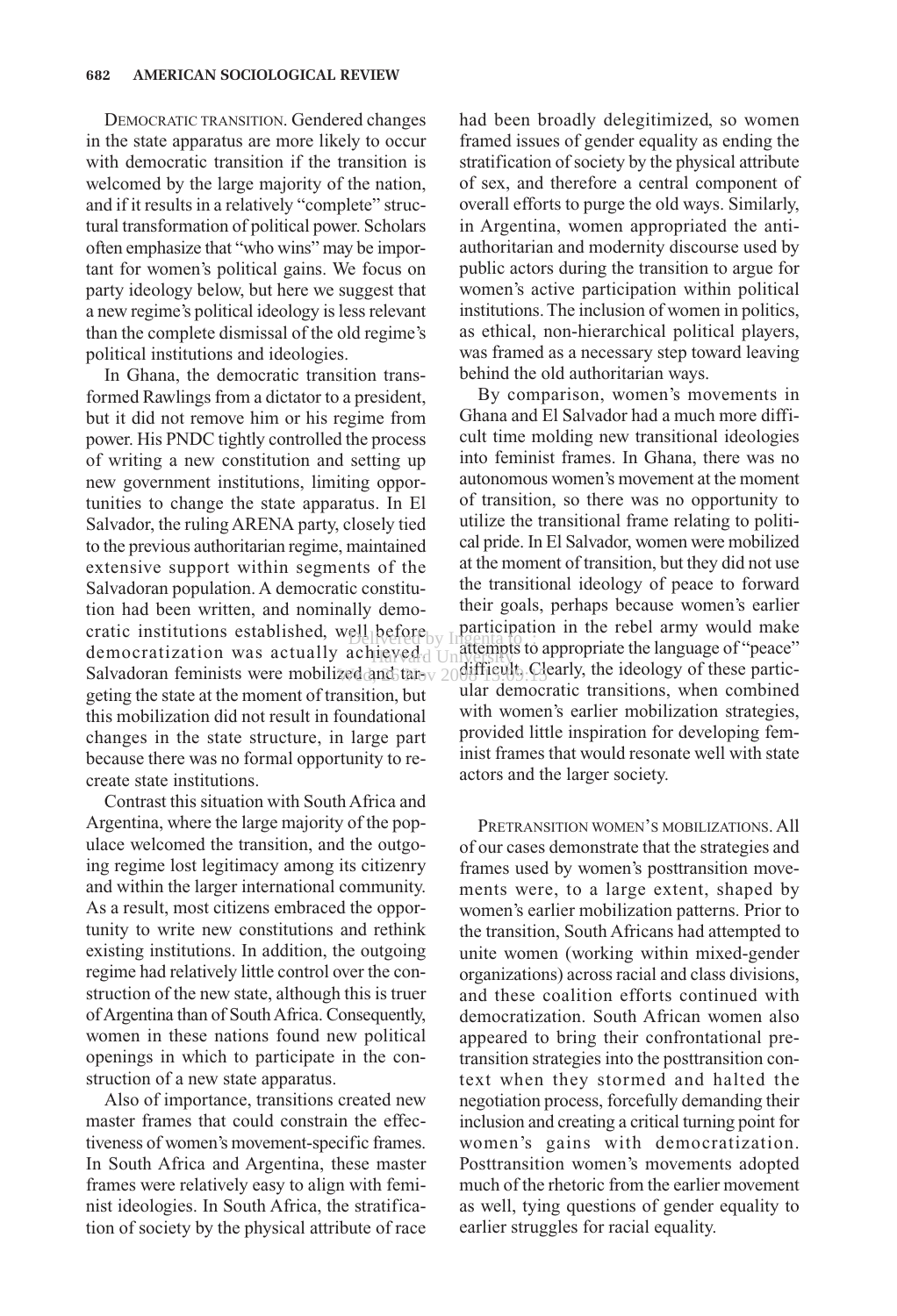In Argentina, a feminist movement that did not target the state until late in the pretransition period was slow to begin placing demands on the new democratic regime. When women did begin to actively pursue feminist goals, they overcame their slow start by drawing on their previous coalition experience to unite women across class differences. They also strategically framed their posttransition demands by appropriating the language of the Madres, a pretransition movement that was much more visible and widely respected than their own had been. When feminists promoted the inclusion of women in state politics as "anti-authoritarian," the example of the Madres—who were widely respected for promoting ethics and accountability in government—provided powerful symbolic support for their claims. Thus, the pretransition strategies of the Argentine Madres, who eschew the label "feminist" and have been criticized by feminists for reinforcing traditional notions of femininity, may paradoxically have helped feminist movements. The feminists' anti-authoritarian frame was resonate in large part because the Madres had given by Ingentatory factor of party support for gender "feminine" politics a distinct and valued placed University. The NDC in Ghana is considered a leftin public perception.

In El Salvador, women's most visible form of pretransition mobilization was as revolutionaries in mixed-gender, mostly-masculine organizations like guerrilla camps. Such militant strategies were difficult to transform into peacetime actions. Nevertheless, Salvadoran women's posttransition mobilization frames relied heavily on pretransition actions. They argued that just as women were needed and capable members of the revolutionary movement, so were they needed and capable members of democratic institutions. Especially within the FMLN party, women activists stressed that women had earned political equality through their previous actions.

Salvadoran frames were not as successful as those used in the previous two cases because, rather than challenging the masculine structure of the state, they sought women's inclusion within the masculine structures. Salvadoran women's earlier "gender bending" roles suggested that women were capable, but not necessarily needed, political actors. This contrasts with Argentinean feminists'use of the Madres's "feminine" mobilizing to legitimate their claims that women brought something unique and important to anti-authoritarian politics.

Participation in gender-bending roles may develop specific women's political skills, as argued elsewhere, but ideologically speaking, these past roles do not appear to generate feminist frames that resonate with a broader society. Interestingly, the four nations in Latin America with high levels of women's militant guerrilla participation in the recent past (Colombia, Guatemala, El Salvador, and Nicaragua) are also the four nations that have seen the largest relative decline in regional rankings of women's legislative representation between 1995 and 2005.

Finally, in Ghana, a poorly organized pretransition women's movement that was subject to state co-optation provided few strategies or frames from which later women's movements could draw.

POLITICAL PARTIES. When parties with leftist or socialist ideologies win power, the new states are expected to be more women-friendly than their non-leftist counterparts. Yet our analysis suggests that ideology may not be the central Wed, 26 Nov 20 $\hat{\mathbb{S}}$  party, yet it stifled movements for women's emancipation. On the other hand, the Peronist party in Argentina, which is not easily classified as left or right, has been instrumental in promoting women's political participation. In El Salvador, the leftist FMLN did not win executive power, but it has a strong presence in the national legislature. This socialist organization, though, has often rebuffed calls by women's movements to support feminist legislation. Nor do we see the feminist movements in these nations using leftist political ideologies when framing their demands for inclusion. Only in South Africa, where the strong ANC has been instrumental in increasing women's access to the state, does party ideology play out as expected. However, the ANC's move toward gender equality was in direct response to demands from mobilized women. Because these demands were historically consistent with women's past activism, and because they resonated well with the broader democratic ideology, women were able to secure gender-egalitarian changes within the political party as well as the state. Our analysis therefore confirms that support from a strong political party is necessary for women's movements to gain access to the state. However,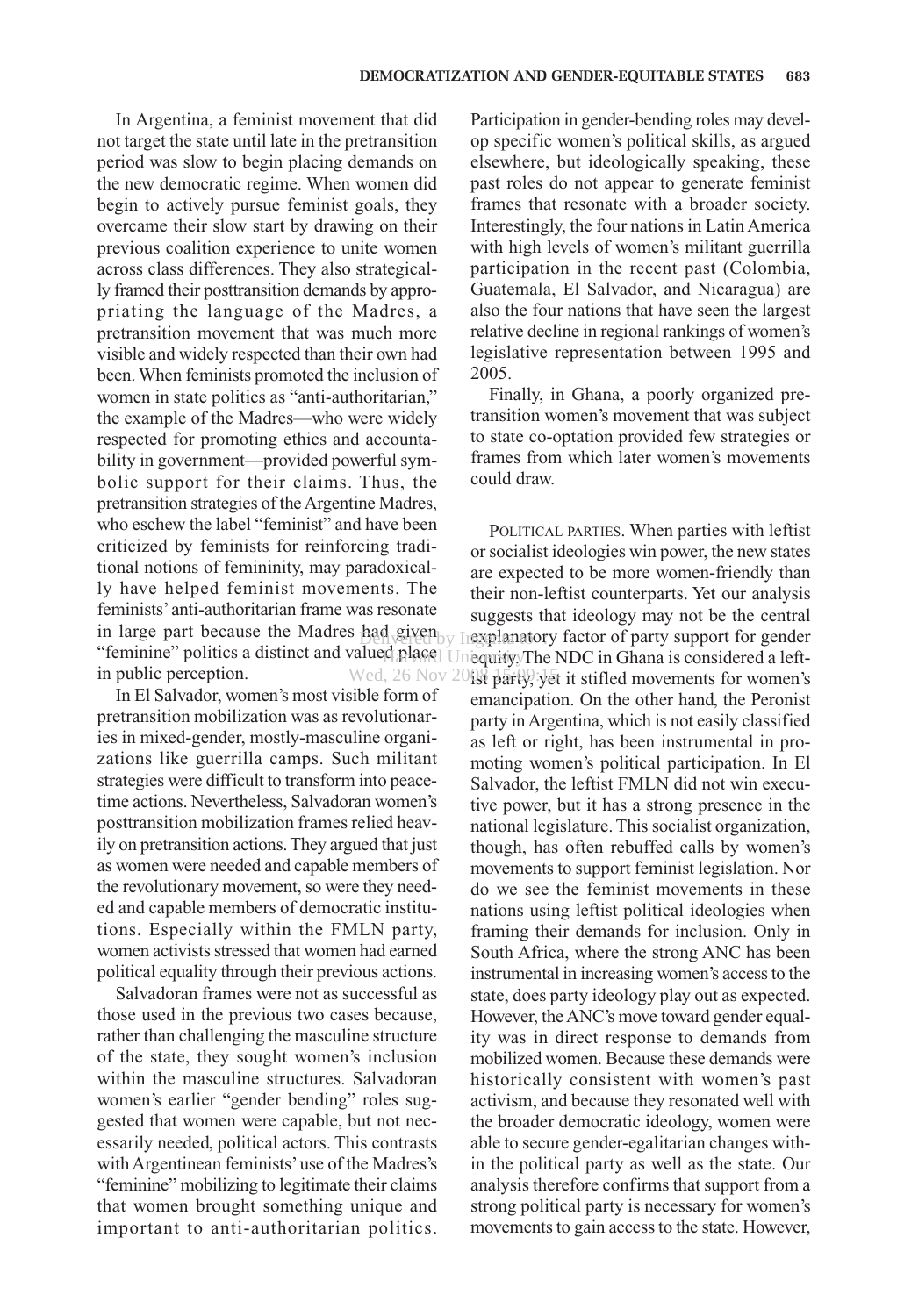this support is determined more by the strategies and frames available to women's movements in targeting a party, rather than a party's political ideology.

INTERNATIONAL INFLUENCES. International influences may help or hurt women's mobilizations depending on the type of support offered and whether it occurs before or after democratic transitions. Four primary patterns emerged. First, women's ideological linkages with the international community enhance feminist transformations with democracy, especially when local women can frame transnational feminist goals as logical extensions of their past localized activism. In each nation, feminist activists were routinely engaged with organizations outside their national borders, and the process of sharing ideas across borders was viewed by the activists as a central and positive component of the struggle for re-gendering masculine states. Women's participation in international conferences provided critical moments for learning about feminist strategies and successes in other nations, and for forming by Ingentation  $\alpha$  coalitions with other organizations with the independent University own borders. In South Africa, Argentina, and Ely 2008 velopment Salvador, women living in exile learned about feminist activism in nations with similar situations of political instability and change. Clearly, international ideological affiliations have strengthened women's movements in democratizing states.

However, when ideological exchanges are buttressed with financial support, the role of the international community becomes more complex. Our second pattern finds that donor funding during pretransition liberation struggles improved women's movement strategies. When clear injustices existed within authoritarian countries, and citizens were working toward political transformation through civil strife, donors were willing to provide high levels of funding with few strings attached. Such unregulated funding was necessary because liberation activities were often illegal and highly dangerous, making it impossible for activists to account for the use of funds to their international donors. Moreover, international funds were directed toward one specific aim—liberation. In particular, women in liberation movements in South Africa and El Salvador benefited from generous, unconstrained international funding.

Yet once liberation movements end and democratization is implemented, donor agencies often become detrimental to women's mobilizing. Our third pattern demonstrates that the amount of international funds available to women's organizations, particularly those involved in liberation struggles, diminishes with democratization, and that remaining donors begin to specify how their money can be used. Women's organizations' continued financial dependence on international donor agencies posttransition has been cited by activists in El Salvador, Ghana, and to a lesser extent South Africa, for constraining agendas and increasing competition between women's groups. As a result, local innovation may be stifled and coalition work may become increasingly difficult.10 The fact that most Argentinean women's organizations eschew international funding may help explain how they have continued their historical legacy of working in coalitions and developed innovative, locally-grounded ideas, such as the early promotion of women candidates through electoral quotas.

Finally, regional organizations may support ngenta to: mobilizations. The South African Development Community (SADC) may have helped create women-friendly state changes in South Africa by encouraging all member states to place women in a minimum of 30 percent (now increased to 50 percent) of the seats in national legislatures. We believe it is no coincidence that the democratic countries within the SADC, including Namibia, Mozambique, Tanzania, and Seychelles, have some of the highest rates of women's legislative representation in the world.

SUMMARY. These conclusions suggest that, of the four factors identified in the literature, it is the relationship between two of them—the context of the transition and women's previous mobilizations—that best explains gendered state outcomes with democratization. The context of the transition determines which political open-

 $10$  The one positive exception is Ghana, where donor agencies have only recently focused on coalition building. Although it is too early to fully understand the effects of this coalition work, initial analyses suggest that Ghanaian women may be gaining effectiveness in targeting the state as a result.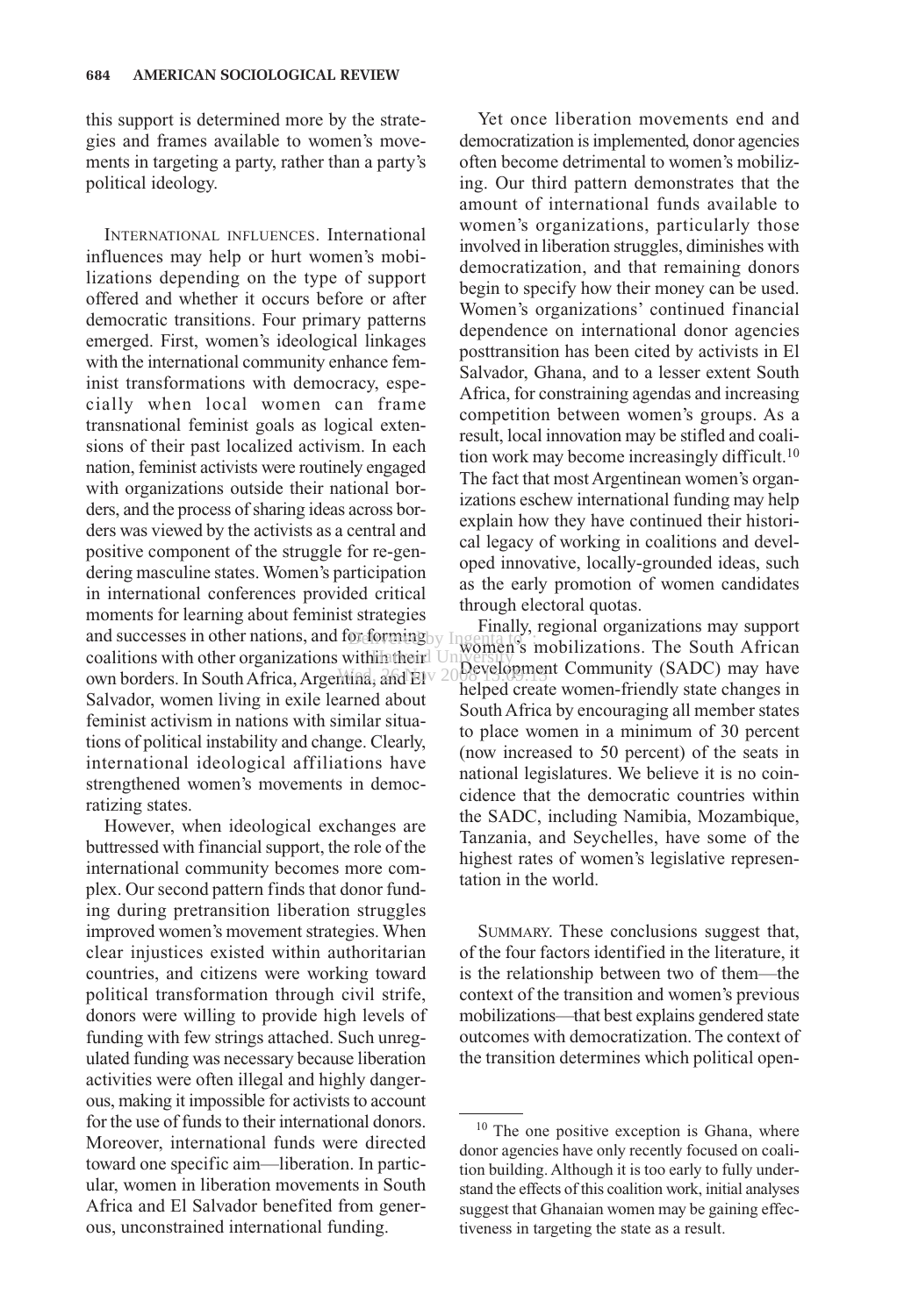ings and frames are available to posttransition women's movements, while the legacy of previous mobilizations constrains the ability of women's movements to take advantage of those new openings and frames.

In South Africa and Argentina, democratic transitions were complete. Women's movements therefore had formal political openings within which to negotiate more gender-equitable policies and institutions, and they generated strong coalitions in time to take advantage of these formal openings. Such effective and timely coalition building occurred, we argue, because earlier women's movements had already experimented with coalition building—coalition building had become a "tool" that posttransition women's movements could pull from their tactical repertoire. Likewise, the master frames accompanying the South African and Argentinean transitions, "liberation" and "antiauthoritarianism," easily aligned with feminist goals, especially because feminists could draw on women's past activism to legitimate their claims. South African women could legitimately call for women's liberation because they  $\frac{1}{10}$  Insens of their past activism and critical compohad spent decades fighting a battle for racial lib<sub>rd</sub> University of the overall democratic transition. eration. Argentinean feminists could, legiti<sub>ov 2008</sub> 15:09:15 mately argue that women's politics is antithetical to authoritarianism because they strategically appropriated the symbol of the Madres as staunchly ethical, non-hierarchical political players. Appropriating these democratic master frames was key to the success of the women's movements because the complete transition ensured that these frames would resonate well with key political actors and the general populace.

By contrast, transitions in Ghana and El Salvador were incomplete, and a lack of real openings for institutional change constrained women's opportunities to influence the state. In El Salvador, women were mobilized at the moment of transition, and after participating in international conferences together, they initiated a strong women's coalition to target the state. However, without concrete opportunities to reshape state institutions, and without past coalition-building experiences from which to draw, the coalition was routinely frustrated in achieving its goals. Old divisions between FMLN factions, class groups, and party lines soon reemerged. Salvadoran women did utilize their past revolutionary activism to frame their posttransition demands, but because these past actions were often militant, they did not align well with the master frame of "peace." Meanwhile, in Ghana, strong women's movements did not develop until nearly eight years after the transition, so women could neither draw on past movement strategies nor use democratic master frames to their benefit.

Political parties and international influences also play an important role in shaping the success of women's movements under new democratic states, but our four cases suggest these influences are secondary to the interrelationship of democratic transitions and pretransition mobilization patterns. Political parties are a necessary vehicle for carrying women's demands to the state, but we find that the type of vehicle (i.e., party ideology) matters less than how well the vehicle is driven by women's mobilizations. In addition, international ideological exchanges are certainly beneficial, but whether feminist goals framed in the exterior resonate at the local level depends on how well local women situate these goals as logical exten-

# **CONCLUSION**

What happens to the political institutionalization of gender when a state is transformed by democratic transition? Most scholars conclude that democratization does little for women's political rights and representation. We suggest that a more fruitful assessment of the relationship between democratization and women's political power requires a systematic comparative analysis that documents variation across cases, and then helps scholars develop explanations for that variation. To this end, we have created a framework that allows for such systematic, cross-national comparisons.

By applying our framework to four test cases, we develop a conjunctural explanation for how democratization affects gender equity within states. Previous studies have established that strong women's mobilizations are central for creating state-level changes. We extend these studies by arguing that women's movements most effectively target new democracies when *transitions are complete,* when *women's movements develop cohesive coalitions,* when the *ideology behind the transition (rather than the*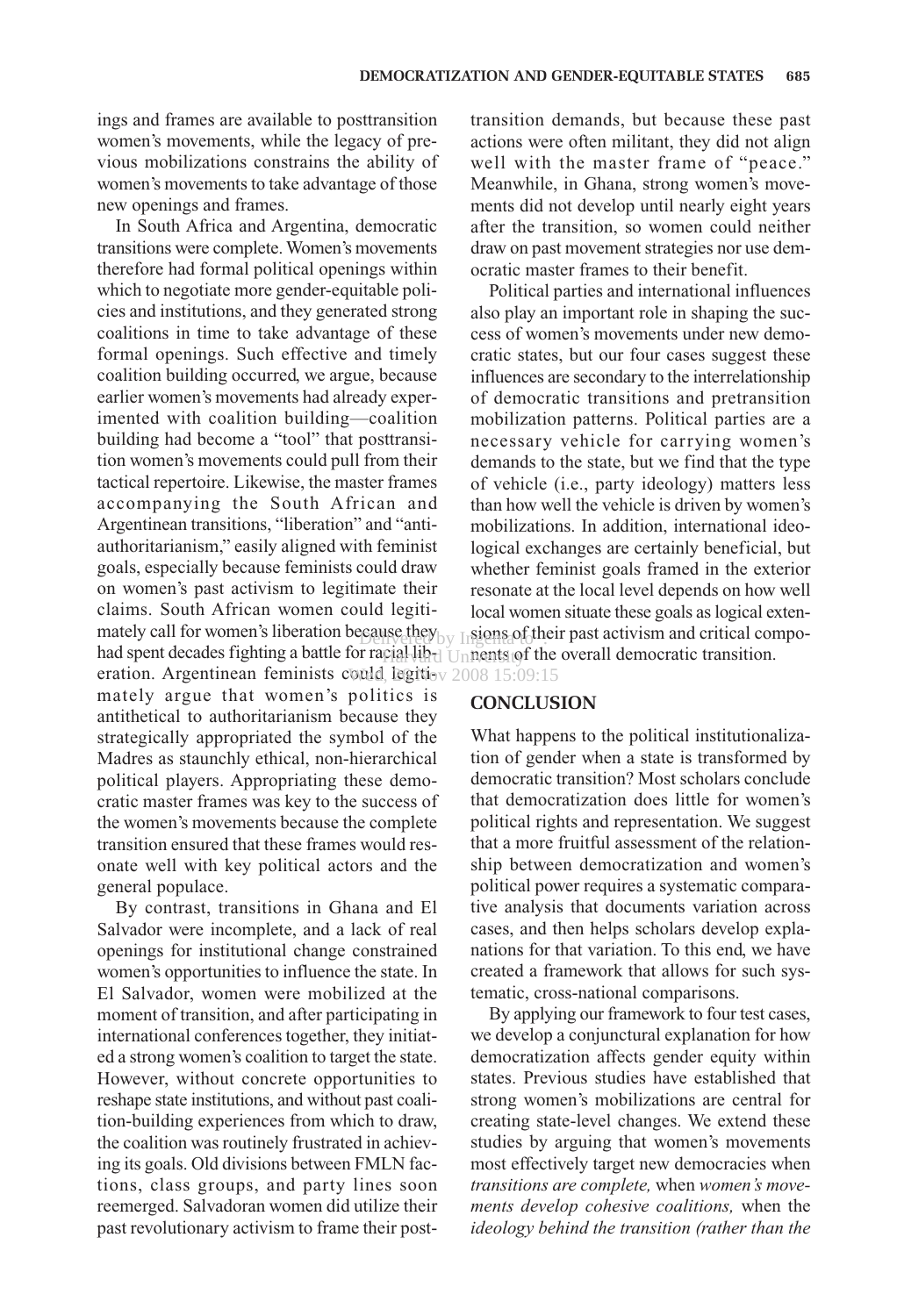*ideology of the winning regime) aligns easily with feminist frames,* and when *women's past activism legitimates present-day feminist demands.* We also raise doubts about existing conclusions in the literature, including the importance of left party ideology, international support, and a legacy of "gender-bending" activism. Finally, we develop a framework that we hope others will use to test and extend our proposed explanations for state variations, both by examining gendered state changes in additional cases of democratization, and by evaluating how other arenas connected to the state, such as civil society, the economy, education, and the family, may contribute to gendered outcomes with democratization.

*Jocelyn Viterna is Assistant Professor of Sociology and Social Studies at Harvard University. Her research explores the evolving relationship between the state and civil society in countries undergoing transitions to democracy. Her region of emphasis is Latin America, and her current project investigates the gendered causes and consequences of guerrilla participation in El Salvador in the 1980s. An article from this project, "Pulled, Pushed and Persuaded: Explaining Women's Mobilization into the Salvadoran Guerrilla Army," recently appeared in the* American Journal of Sociology. Wed, 26 Nov 2008325149-63.

*Kathleen M. Fallon is Assistant Professor of Sociology at McGill University. Her interests lie within political sociology, international development, and gender studies. Specifically, she focuses on women's social movements, women's political rights, and democracy within sub-Saharan Africa, as well as other developing countries. She has done in-depth field research within Ghana, examining how democratization influenced both women's rights and the emergence of the women's movement. Her book,* Democracy and the Rise of Women's Movements in Sub-Saharan Africa, *is forthcoming from the Johns Hopkins University Press.*

## **REFERENCES**

- Allah-Mensah, Beatrix. 2007. "Women and Politics in Ghana, 1993–2003." Pp. 251–79 in *Ghana: One Decade of the Liberal State,* edited by K. Boafo-Arthur. New York: Zed Books.
- Alvarez, Sonia E. 1990. *Engendering Democracy in Brazil.* Princeton, NJ: Princeton University Press. ———. 1999. "Advocating Feminism: The Latin American Feminist NGO 'Boom.'" *[International](http://www.ingentaconnect.com/content/external-references?article=1461-6742()1L.181[aid=8369896]) [Feminist Journal of Politics](http://www.ingentaconnect.com/content/external-references?article=1461-6742()1L.181[aid=8369896])* 1:181–209.
- Barrig, Maruja. 1994. "The Difficult Equilibrium between Bread and Roses: Women's Organizations and Democracy in Peru." Pp. 151–76 in *The*

*Women's Movement in Latin America: Participation and Democracy,* 2nd ed., edited by J. S. Jaquette. Boulder, CO: Westview Press.

- Benford, Robert D. and David A. Snow. 2000. "Framing Processes and Social Movements: An Overview and Assessment." *[Annual Review of](http://www.ingentaconnect.com/content/external-references?article=0360-0572()26L.611[aid=1415842]) Sociology* [26:611–39.](http://www.ingentaconnect.com/content/external-references?article=0360-0572()26L.611[aid=1415842])
- Borland, Elizabeth. 2004a. "Cultural Opportunities and Tactical Choice in the Argentine and Chilean Reproductive Rights Movement." *Mobilization* 9:327–39.
- -. 2004b. "Growth, Decay, and Change: Organizations in the Contemporary Women's Movement in Buenos Aires, Argentina." PhD dissertation, Department of Sociology, University of Arizona, Tucson.
- Bratton, Michael and Nicolas van de Walle. 1997. *Democratic Experiments in Africa: Regime Transitions in Comparative Perspective.* New York: Cambridge University Press.
- Britton, Hannah E. 2002. "Coalition Building, Election Rules, and Party Politics: South African Women's Path to Parliament." *Africa Today* 49:33–64.
- ———. 2005. *Women in the South African Parliament: From Resistance to Governance.* Urbana, IL: University of Illinois Press.
- Lersuaged.<br>Delivered by Ingenta to 2006. "Organizing against Gender **Harvard University** *[Journal of Southern African Studies](http://www.ingentaconnect.com/content/external-references?article=0305-7070()32L.145[aid=8369893])* 
	- Brown, C. K., N. K. T. Ghartey, and E. K. Ekumah. 1996. *Women in Local Government.*Accra, Ghana: Friedrich Ebert Foundation.
	- Brush, Lisa D. 2003. *Gender and Governance.* Walnut Creek, CA: Altamira Press.
	- Bystydzienski, Jill M. and Joti Sekhon. 1999. "Introduction." Pp. 1–21 in *Democratization and Women's Grassroots Movements,* edited by J. M. Bystydzienski and J. Sekhon. Bloomington, IN: Indiana University Press.
	- Caldeira, Teresa P. R. 1998. "Justice and Individual Rights: Challenges for Women's Movements and Democratization in Brazil." Pp. 75–103 in *Women and Democracy: Latin America and Central and Eastern Europe,* edited by J. S. Jaquette and S. L. Wolchik. Baltimore, MD: The Johns Hopkins University Press.
	- Cansino, Sonia. 2001. *Mujeres en los Partidos Políticos: Presencias, Ausencias e Impactos.* San Salvador, El Salvador: Friedrich Ebert Stiftung.
	- Caul, Miki. 1999. "Women's Representation in Parliament: The Role of Political Parties." *Party Politics* 5:79–98.
	- Chinchilla, Norma Stoltz. 1990. "Revolutionary Popular Feminisms in Nicaragua." *[Gender and](http://www.ingentaconnect.com/content/external-references?article=0891-2432()4L.370[aid=282171]) Society* [4:370–97.](http://www.ingentaconnect.com/content/external-references?article=0891-2432()4L.370[aid=282171])
		- -. 1994. "Women's Movements and Democracy in Latin America: Some Unresolved Tensions." Pp. 1–19 in *Women and the Transition*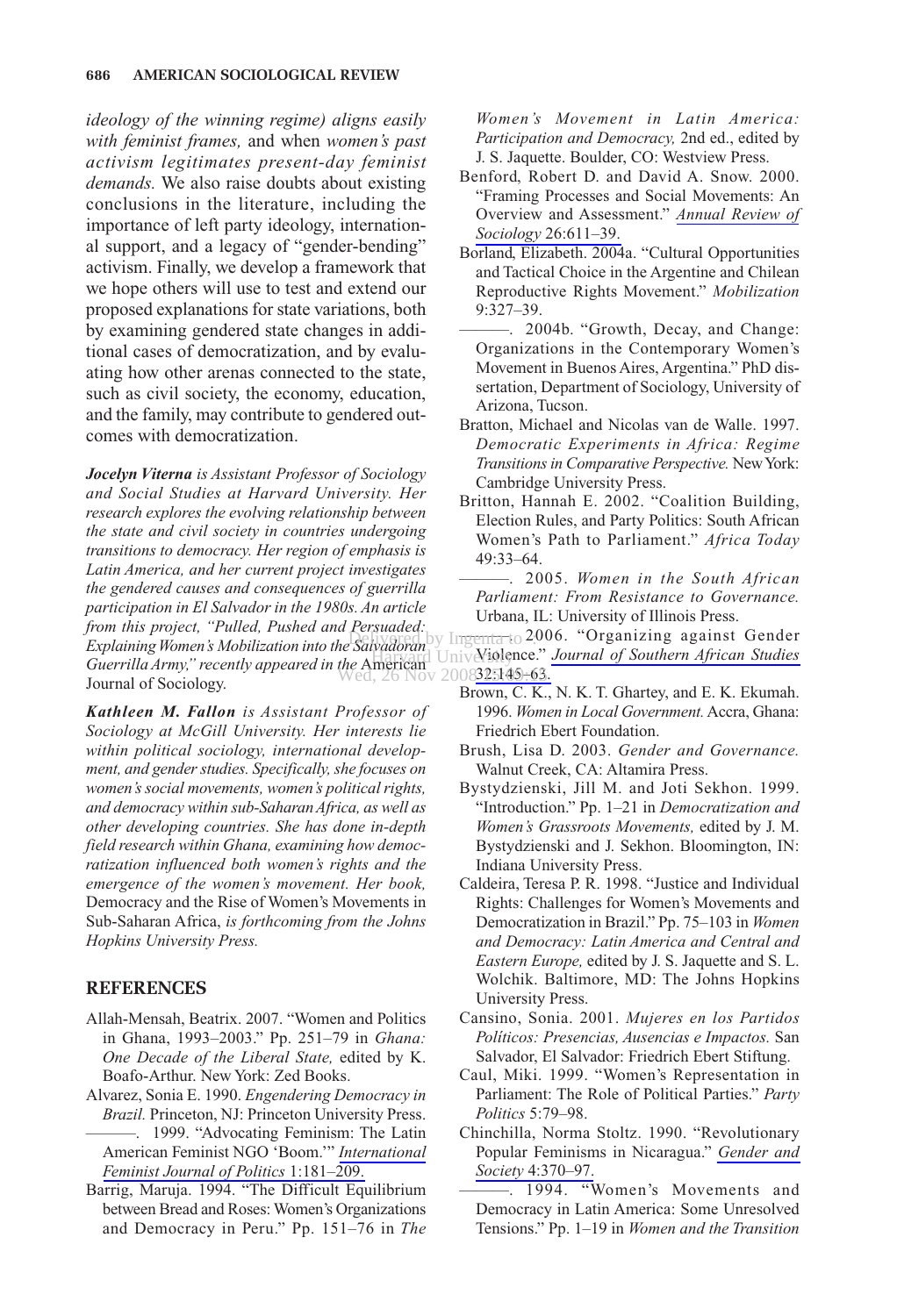*to Democracy: The Impact of Political and Economic Reform in Latin America.* Washington, DC: Woodrow Wilson International Centre for Scholars.

- COMURES (Coporación de Municipalidades de la República de El Salvador). N.d. *La Mujer en los Gobiernos Locales.* Retrieved June 25, 2005 ([www.comures.org.sv/comures/html/agremiados/](http://www.comures.org.sv/comures/html/agremiados/mujergobiernolocal.html) [mujergobiernolocal.html](http://www.comures.org.sv/comures/html/agremiados/mujergobiernolocal.html)).
- Craske, Nikki. 1998. "Remasculization and the Neoliberal State in Latin America." Pp. 100–120 in *Gender, Politics and the State,* edited by V. Randall and G. Waylen. London, UK: Routledge.
- Einhorn, Barbara. 1993. *Cinderella Goes to Market: Citizenship, Gender and Women's Movements in East Central Europe.* London, UK: Verso.
- Eisenstein, Zillah. 1988. *The Female Body and the Law.* Berkeley, CA: University of California Press.
- Fallon, Kathleen M. 2003. "Transforming Women's Citizenship Rights within an Emerging Democratic State: The Case of Ghana." *Gender and Society* 17:525–44.

———. 2008. *Democracy and the Rise of Women's Movements in Sub-Saharan Africa.* Baltimore, MD: The Johns Hopkins University Press.

Feijoo, Maria del Carmen with Marcele Maria Alejandra Nari. 1994. "Women and Democracy in 2nd ed., edited by J. S. Jaquette. Boulder,  $O_0$ ;  $O_1$ Westview Press.  $\frac{1}{26}$  Noulder,  $\frac{1}{200}$  v 2008,  $\frac{1}{20}$ ,  $\frac{1}{20}$ 

Fisher, Jo. 1990. *Mothers of the Disappeared.* Cambridge, MA: South End Press.

———. 1993. "Women and Democracy: For Home and Country." *NACLA Report on the Americas* 27:30–36.

Friedman, Elisabeth J. 1998. "Paradoxes of Gendered Political Opportunity in the Venezuelan Transition to Democracy." *Latin American Research Review* 33:87–135.

———. 2000. *Unfinished Transitions: Women and the Gendered Development of Democracy in Venezuela, 1936*–*1996.* University Park, PA: Pennsylvania State University Press.

- Garcia Corral, Susana and Maribel Quintana. 2000. *Evaluación de las Política Nacional de la Mujer (1997–1999).* San Salvador, El Salvador: Instituto de Investigación, Capacitación y Desarrollo de la Mujer (IMU).
- Geisler, Gisela. 1995. "Troubled Sisterhood: Women and Politics in Southern Africa." *[African Affairs](http://www.ingentaconnect.com/content/external-references?article=0001-9909()94L.545[aid=1196800])* [94:545–78.](http://www.ingentaconnect.com/content/external-references?article=0001-9909()94L.545[aid=1196800])

———. 2000. "'Parliament is Another Terrain of Struggle': Women, Men and Politics in South Africa." *Journal of Modern African Studies* 38:605–30.

Gelb, Joyce and Vivien Hart. 1999. "Feminist Politics in a Hostile Environment: Obstacles and Opportunities." Pp. 149–81 in *How Social* *Movements Matter,* edited by M. Giugni, D. McAdam, and C. Tilly. Minneapolis, MN: University of Minnesota Press.

- Gordon, Linda. 1994. *Pitied but Not Entitled: Single Mothers and the History of Welfare.* Cambridge, MA: Harvard University Press.
- Gray, Tricia. 2003. "Electoral Quotas: Lessons from Argentina and Chile." *[Bulletin of Latin American](http://www.ingentaconnect.com/content/external-references?article=0261-3050()22L.52[aid=7693595]) Research* [22:52–78.](http://www.ingentaconnect.com/content/external-references?article=0261-3050()22L.52[aid=7693595])
- Gyimah-Boadi, Emmanuel. 1994. "Associational Life, Civil Society, and Democratization in Ghana." Pp. 125–48 in *Civil Society and the State in Africa,* edited by J. W. Harbeson, D. Rothchild, and N. Chazan. Boulder, CO: Lynne Rienner Publishers.
- Hames, Mary. 2006. "Rights and Realities: Limits to Women's Rights and Citizenship after 10 Years of Democracy in South Africa." *[Third World](http://www.ingentaconnect.com/content/external-references?article=0143-6597()27L.1313[aid=8369901]) Quarterly* [27:1313–27.](http://www.ingentaconnect.com/content/external-references?article=0143-6597()27L.1313[aid=8369901])
- Haney, Lynne A. 1994. "From Proud Worker to Good Mother: Women, the State, and Regime Change in Hungary." *Frontiers Editorial Collective* 14:113–50.
- Hassim, Shireen. 2002. "'A Conspiracy of Women': The Women's Movement in South Africa's Transition to Democracy." *Social Research* 69:693–732.

Argentina." Pp. 109–30 in *The Women's Movement*<sub>Dy</sub> Ingential Argentina." Pp. 109–30 in *The Women's Movement*<sub>Dy</sub> Ingential Argentina." Pp. 109–30 in *The Women's Movement* in Latin America: Participation and Democracy, University South African State." *Feminist Studies* DMovement<sub>by</sub> Ingenta to income contact the construction of the construction of the construction of the construction of the construction of the construction of the construction of the construction of the construction of th 29:505–28.

> ———. 2006. *Women's Organizations and Democracy in South Africa.* Madison, WI: University of Wisconsin Press.

- Huntington, Samuel. 1991. *The Third Wave: Democratization in the Late Twentieth Century.* Norman, OK: University of Oklahoma Press.
- Inter-Parliamentary Union. 2007. "Women in National Parliaments." Retrieved November 29, 2007 ([http://www.ipu.org/wmn-e/classif.htm\)](http://www.ipu.org/wmn-e/classif.htm).
- Jaquette, Jane S. 1994. "Conclusion: Women's Political Participation and the Prospects for Democracy." Pp. 223–38 in *The Women's Movement in Latin America: Participation and Democracy,* 2nd ed., edited by J. S. Jaquette. Boulder, CO: Westview Press.
- Jaquette, Jane S. and Sharon L. Wolchik, eds. 1998. *Women and Democracy: Latin America and Central and Eastern Europe.* Baltimore, MD: The Johns Hopkins University Press.
- Jones, Mark P. 1996. "Increasing Women's Representation via Gender Quotas: The Argentine Ley de Cupos." *[Women and Politics](http://www.ingentaconnect.com/content/external-references?article=0195-7732()15L.75[aid=8369898])* 15:75–98.
- ———. 1997. "Legislator Gender and Legislator Policy Priorities in the Argentine Chamber of Deputies and the United States House of Representatives." *Policy Studies Journal* 25:613–29.

Kampwirth, Karen. 2004. *Feminism and the Legacy*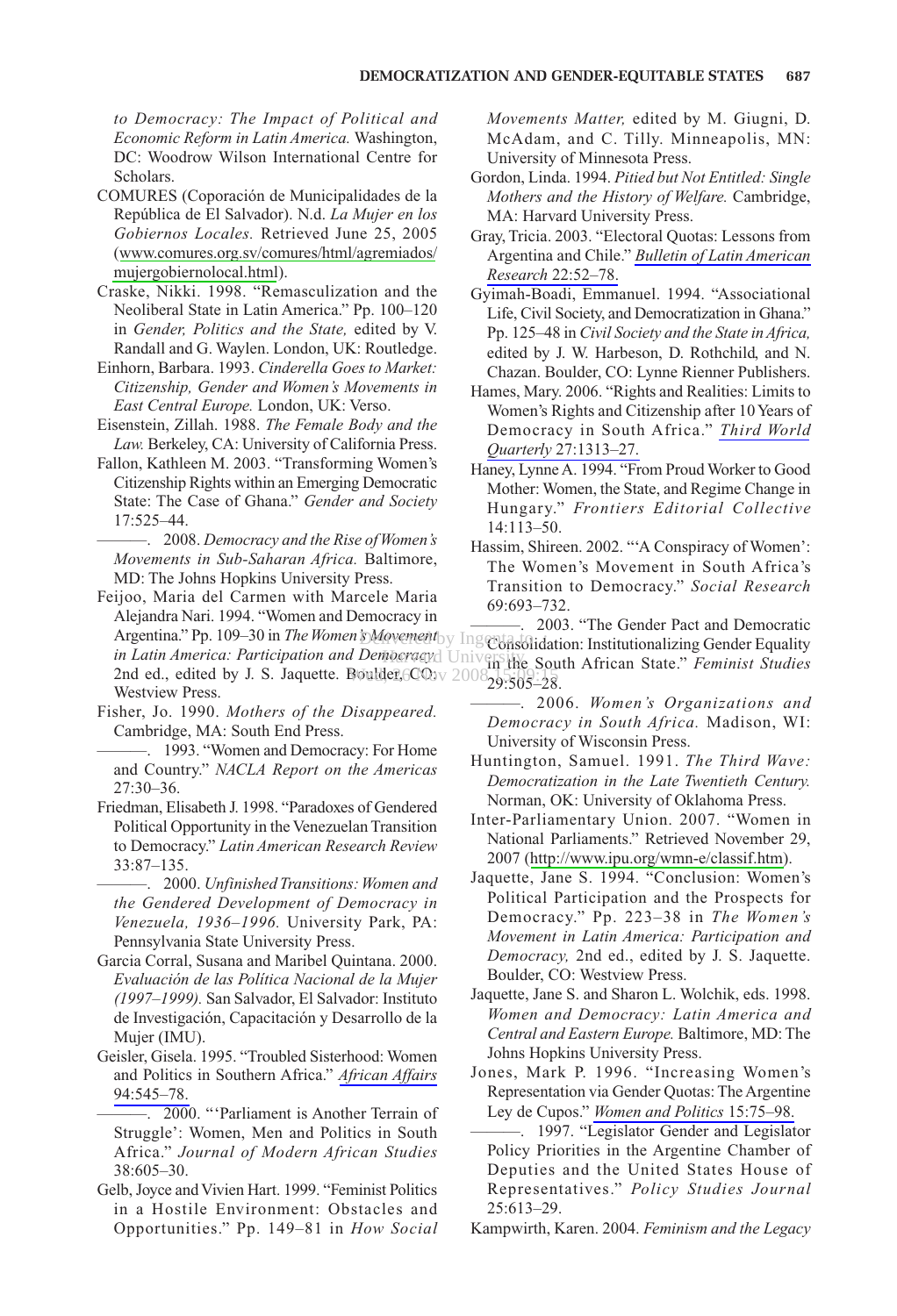*of Revolution: Nicaragua, El Salvador, Chiapas.* Athens, OH: Ohio University Press.

- Kaplan, Gisela. 1992. *Contemporary Western European Feminism.* New York: New York University Press.
- Keck, Margaret E. and Kathryn Sikkink. 1998. *Activists Beyond Borders: Advocacy Networks in International Politics.* Ithaca, NY: Cornell University Press.
- Kumado, Kofi. 1993. "The Constitutional Framework of Democracy." Pp. 53–62 in *Political Parties and Democracy in Ghana's Fourth Republic,* edited by K. A. Ninsin and F. K. Drah. Accra, Ghana: Woeli Publishing Services.
- Luciak, Ilja. 2001. *After the Revolution: Gender and Democracy in El Salvador, Nicaragua, and Guatemala.* Baltimore, MD: Johns Hopkins University.
- Lyclama a Nijehol, Geerje, Virginia Vargas, and Saskia Wieringa, eds. 1998. *Women's Movements and Public Policy in Europe, Latin America and the Caribbean.* New York: Garland Publishing.
- Lyons, Terrence. 1999. "Ghana's Elections: A Major Step Forward." Pp. 157–69 in *Democratization in Africa,* edited by L. Diamond and M. F. Plattner. Baltimore, MD: Johns Hopkins University Press.
- MacKinnon, Catherine. 1989. *Toward a Feminist Theory of the State.* Cambridge, MA: Harvard University Press.
- Mainwaring, Scott, Guillermo O'Donnell, and Samuel Valenzuela, eds. 1992. *Issues in Democratic Consolidation: The New South American Democracies in Comparative Perspective.* South Bend, IN: University of Notre Dame Press.
- Manuh, Takyiwaa. 1993. "Women, the State and Society under the PNDC." Pp. 176–95 in *Ghana Under PNDC Rule,* edited by E. Gyimah-Boadi. Dakar: CODESRIA.
- McEwan, Cheryl. 2000. "Engendering Citizenship: Gendered Spaces of Democracy in South Africa." *[Political Geography](http://www.ingentaconnect.com/content/external-references?article=0962-6298()19L.627[aid=2333832])* 19:627–51.
- Meer, Shamim. 2005. "Freedom for Women: Mainstreaming Gender in the South African Liberation Struggle and Beyond." *Gender and Development* 13:36–45.
- Molyneux, Maxine. 1985. "Mobilization without Emancipation? Women's Interests, State and Revolution in Nicaragua." *[Feminist Studies](http://www.ingentaconnect.com/content/external-references?article=0046-3663()11L.227[aid=84203])* [11:227–53.](http://www.ingentaconnect.com/content/external-references?article=0046-3663()11L.227[aid=84203])
	- ———. 2000. *Hidden Histories of Gender and the State in Latin America.* Durham, NC: Duke University Press.
- Montgomery, Tommie Sue. 1995. *Revolution in El Salvador: From Civil Strife to Civil Conflict,* 2nd ed. Boulder, CO: Westview Press.
- Munck, Geraldo L. and Carol Skalink Leff. 1997. "Modes of Transition and Democratization: South

America and Eastern Europe in Comparative Perspective." *Comparative Politics* 29:343–62.

- Nelson, Barbara J. and Najma Chowdhury, eds. 1994. *Women and Politics Worldwide.* New Haven, CT and London: Yale University Press.
- Neuhouser, Kevin. 1998. "'If I had Abandoned my Children': Community Mobilization and Commitment to the Identity of Mother in Northeast Brazil." *[Social Forces](http://www.ingentaconnect.com/content/external-references?article=0037-7732()77L.331[aid=8369909])* 77:331–58.
- Noonan, Rita K. 1995. "Women against the State: Political Opportunities and Collective Action Frames in Chile's Transition to Democracy." *[Sociological Forum](http://www.ingentaconnect.com/content/external-references?article=0884-8971()10L.81[aid=971855])* 10:81–111.
- O'Donnell, Guillermo and Philippe C. Schmitter. 1986. *Transitions from Authoritarian Rule: Tentative Conclusions about Uncertain Democracies,* Vol. 4. Baltimore, MD: Johns Hopkins University Press.
- Okeke-Ihejirika, Philomina and Susan Franceschet. 2002. "Democratization and State Feminism: Gender Politics in Africa and Latin America." *[Development and Change](http://www.ingentaconnect.com/content/external-references?article=0012-155x()33L.439[aid=8369908])* 33:439–66.
- Orloff, Ann. 1996. "Gender and the Welfare State." *[Annual Review of Sociology](http://www.ingentaconnect.com/content/external-references?article=0360-0572()22L.51[aid=5390560])* 22:51–78.
- Parpart, Jane L. and Kathleen A. Staudt. 1989. "Women and the State in Africa." Pp. 185–202 in *Women and the State in Africa,* edited by J. L. **Delivered** by Ingene and K. A. Staudt. Boulder, CO: Lynne Harvard Universigner Publishers.
- Wed, 26 Nov 20 Partida Justicialista de la Republica Argentina. 2007. Retrieved November 29, 2007 ([http://www.pj.](http://www.pj.org.ar/index.html) [org.ar/index.html](http://www.pj.org.ar/index.html)).
	- Pateman, Carole. 1988. *The Sexual Contract.* Stanford, CA: Stanford University Press.
	- Paxton, Pamela, Melanie Hughes, and Jennifer Green. 2006. "The International Women's Movement and Women's Political Participation." *[American](http://www.ingentaconnect.com/content/external-references?article=0003-1224()71L.898[aid=8369907]) [Sociological Review](http://www.ingentaconnect.com/content/external-references?article=0003-1224()71L.898[aid=8369907])* 71:898–920.
	- Pepera, J. Sandra. 1993. "Political Parties and Social Representation: The Case of Women." Pp. 133–48 in *Political Parties and Democracy in Ghana's Fourth Republic,* edited by K. A. Ninsin and F. K. Drah. Accra, Ghana: Woeli Publishing Services.
	- Rai, Shirin. 1996. "Women and the State in the Third World." Pp. 25–39 in *Women and Politics in the Third World,* edited by H. Afshar. New York and London: Routledge.
	- Ray, Raka and Anna C. Korteweg. 1999. "Women's Movements in the Third World: Identity, Mobilization, and Autonomy." *[Annual Review of](http://www.ingentaconnect.com/content/external-references?article=0360-0572()25L.47[aid=2313196]) Sociology* [25:47–71.](http://www.ingentaconnect.com/content/external-references?article=0360-0572()25L.47[aid=2313196])
	- Reif, Linda L. 1986. "Women in Latin American Guerilla Movements: A Comparative Perspective." *Comparative Politics* 18:147–69.
	- Richards, Patricia. 2004. *Pobladoras, Indigenas, and the State: Conflicts over Women's Rights in Chile.* Newark, NJ: Rutgers University Press.
	- Roman, Denise. 2001. "Gendering Eastern Europe: Pre-Feminism, Prejudice, and East-West Dialogues